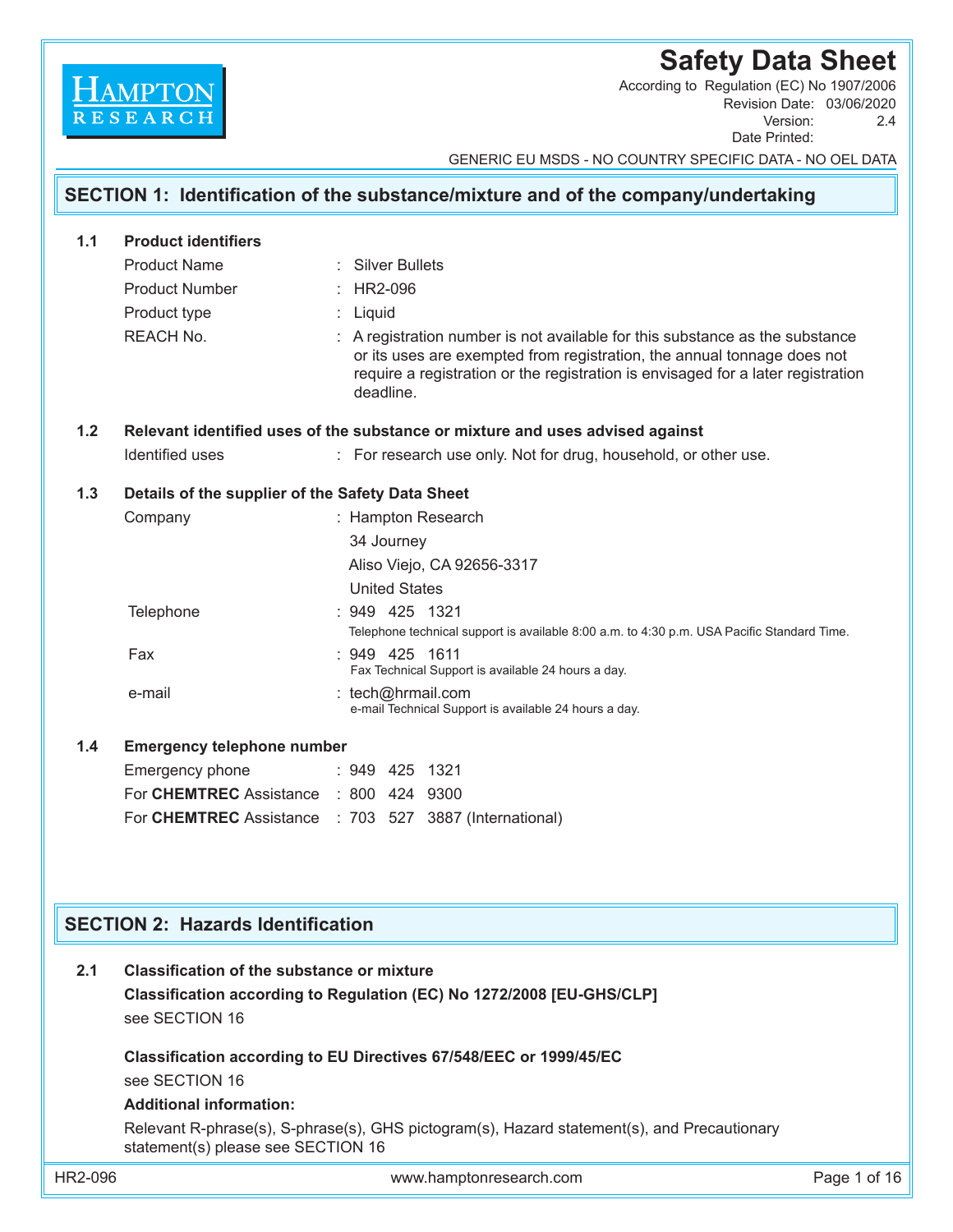## **(CONTINUED) - SECTION 2: Hazards Identification**

## **2.2 Label elements**

| Hazard pictogram                                | : Not applicable |
|-------------------------------------------------|------------------|
| Signal word                                     | : Not applicable |
| Hazard statement(s)                             | : Not applicable |
| Precautionary statement(s)                      | : Not applicable |
| Supplemental Hazard Statements : Not applicable |                  |
|                                                 |                  |

**2.3 Other hazards** : none

# **SECTION 3: Composition/information on ingredients**

Refer to Section 16

# **SECTION 4: First Aid Measures**

## **4.1 Description of first aid measures**

### **General Advice**

Consult a physician. Show this safety data sheet to the doctor in attendance.

### **If inhaled**

If breathed in, move person into fresh air. If not breathing, give artificial respiration. Consult a physician.

### **In case of skin contact**

Wash off with soap and plenty of water. Consult a physician.

#### **In case of eye contact**

Rinse thoroughly with plenty of water for at least 15 minutes and consult a physician.

### **If swallowed**

Never give anything by mouth to an unconscious person. Rinse mouth with water. Consult a physician.

## **4.2 Most important symptoms and effects, both acute and delayed**

To the best of our knowledge, the chemical, physical, and toxicological properties have not been thoroughly investigated

## **4.3 Indication of any immediate medical attention and special treatment needed Notes to physician**

 Treat symptomatically. Contact poison treatment specialist immediately if large quantities have been ingested or inhaled.

#### **Specific treatments**

No specific treatment.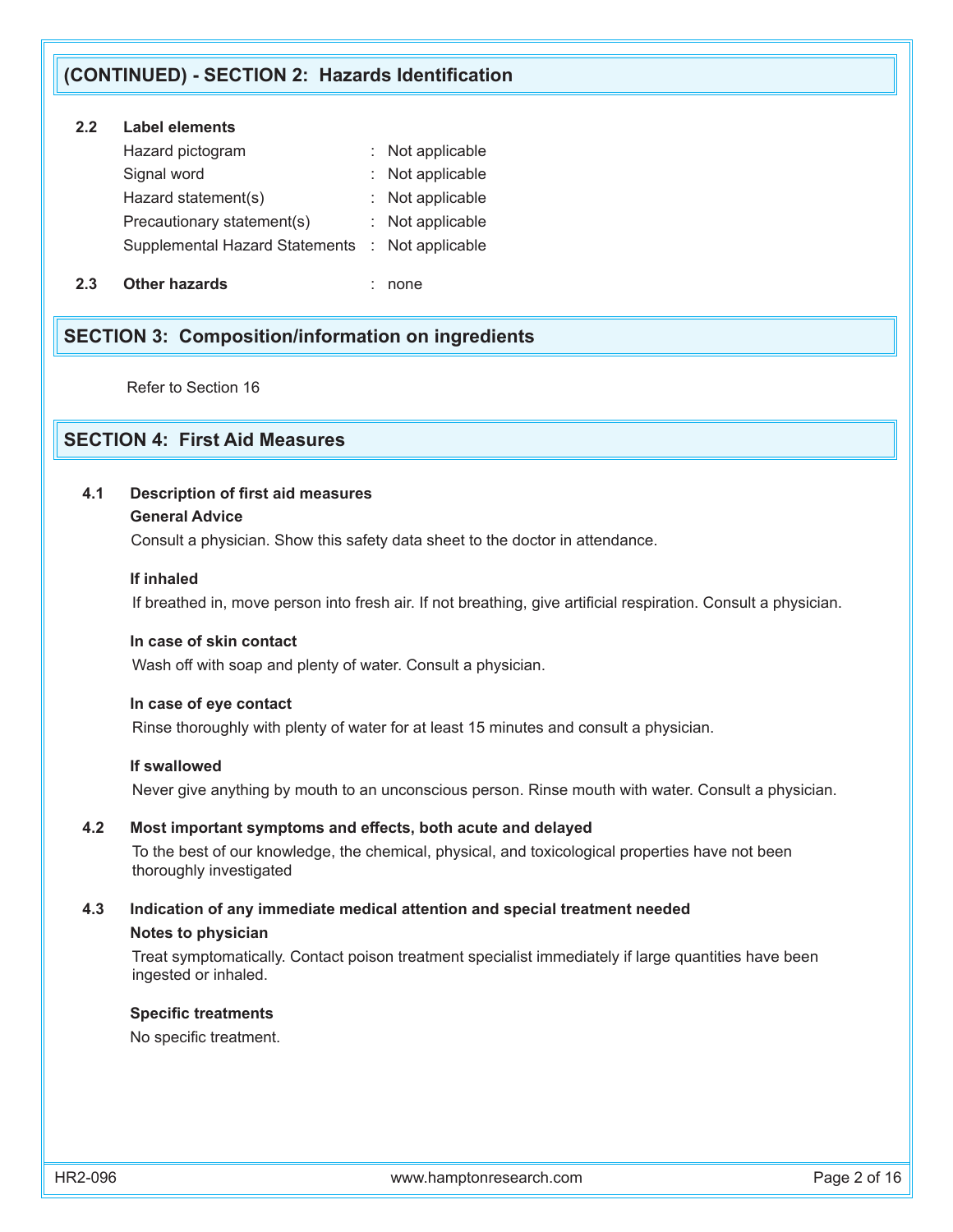## **SECTION 5: Fire Fighting Measures**

### **5.1 Extinguishing media**

### **Suitable extinguishing media**

Use water spray, alcohol-resistant foam, dry chemical or carbon dioxide.

#### **Unsuitable extinguishing media**

None known

**5.2 Special hazards arising from the substance or mixture** No data available

#### **5.3 Advice for firefighters**

Wear self contained breathing apparatus for fire fighting if necessary.

**5.4 Further Information**

No data available

## **SECTION 6: Accidental Release Measures**

### **6.1 Personal Precautions**

Use personal protective equipment. Avoid dust formation. Avoid breathing vapors, mist or gas. Ensure adequate ventilation. Avoid breathing dust.

#### **6.2 Environmental precautions**

Do not let product enter drains.

#### **6.3 Methods and materials for containment and cleaning up**

 Pick up and arrange disposal without creating dust. Sweep up and shovel. Keep in suitable, closed containers for disposal.

#### **6.4 Reference to other sections**

For disposal see SECTION 8 and 13.

## **SECTION 7: Handling and Storage**

#### **7.1 Personal Precautions**

 Avoid contact with skin and eyes. Avoid formation of dust and aerosols. Provide appropriate exhaust ventilation at places where dust is formed. See Section 8 for additional information on hygiene measures. For precautions see section 16.

#### **7.2 Conditions for safe storage, including any incompatibilities**

 Store in cool place. Keep container tightly closed in a dry and well-ventilated place. Containers which are opened must be carefully resealed and kept upright to prevent leakage.

#### **7.3 Specific end uses**

A part from the uses mentioned in section 1.2 no other specific uses are stipulated.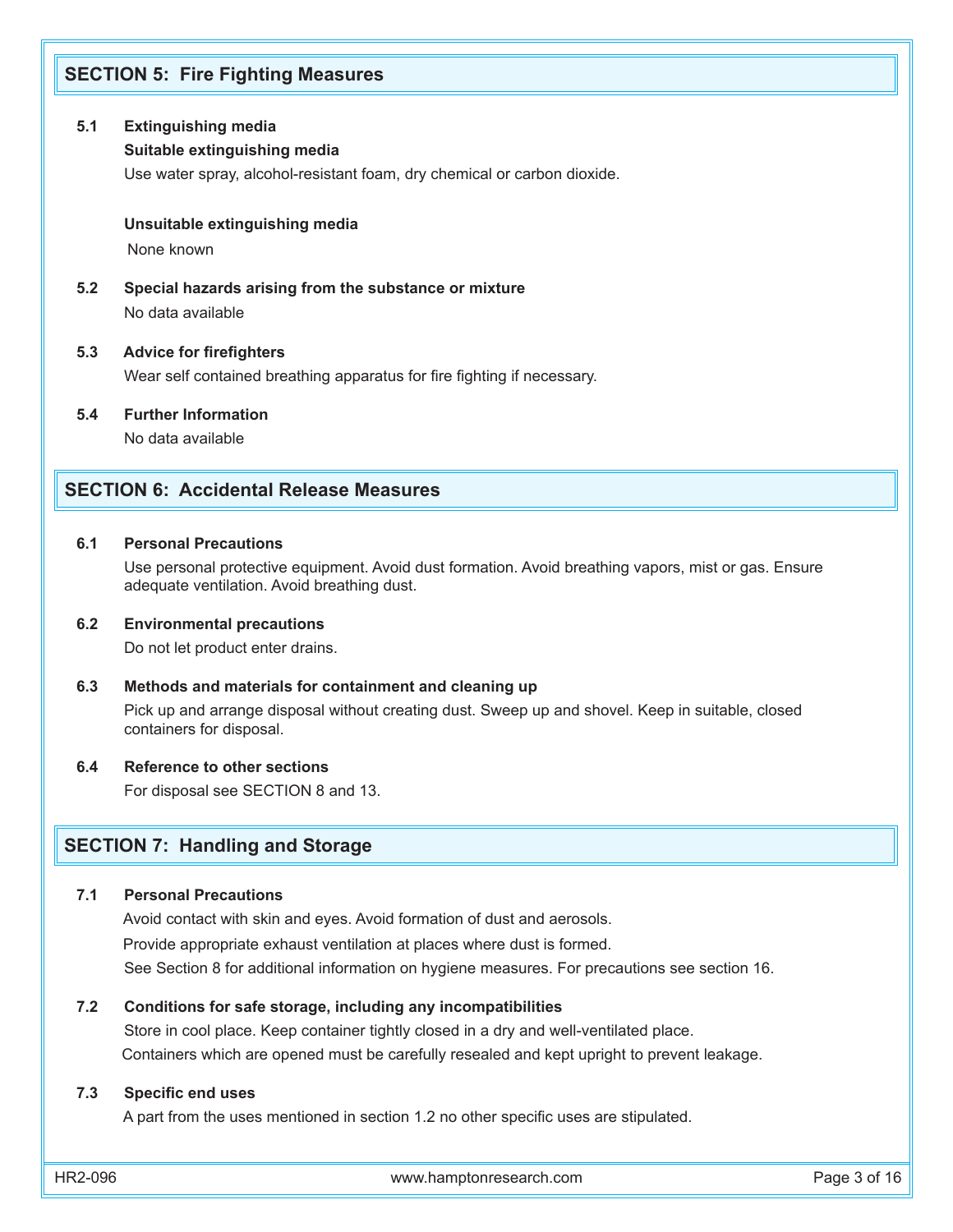# **SECTION 8: Exposure Controls/Personal Protection**

#### **8.1 Control parameters**

#### **Components with workplace control parameters**

Consult a physician. Show this safety data sheet to the doctor in attendance.

#### **8.2 Exposure controls**

#### **Appropriate engineering controls**

 Handle in accordance with good industrial hygiene and safety practice. Wash hands before breaks and at the end of workday.

#### **Personal protective equipment**

#### **Eye/face protection**

Safety glasses with side-shields conforming to EN166 Use equipment for eye protection tested and approved under appropriate government standards such as NIOSH (US) or EN 166(EU).

#### **Skin protection**

Handle with gloves. Gloves must be inspected prior to use. Use proper glove removal technique (without touching glove's outer surface) to avoid skin contact with this product. Dispose of contaminated gloves after use in accordance with applicable laws and good laboratory practices. Wash and dry hands.

### **Body Protection**

Impervious clothing, The type of protective equipment must be selected according to the concentration and amount of the dangerous substance at the specific workplace.

#### **Respiratory protection**

For nuisance exposures use type P95 (US) or type P1 (EU EN 143) particle respirator. For higher level protection use type OV/AG/P99 (US) or type ABEK-P2 (EU EN 143) respirator cartridges. Use respirators and components tested and approved under appropriate government standards such as NIOSH (US) or CEN (EU).

#### **Environmental Exposure Controls**

See SECTION 6

### **SECTION 9: Physical and Chemical Properties**

No data available

## **SECTION 10: Stability and Reactivity**

**10.1 Reactivity**

No data available

### **10.2 Chemical stability** No data available

### **10.3 Possibility of hazardous reactions** No data available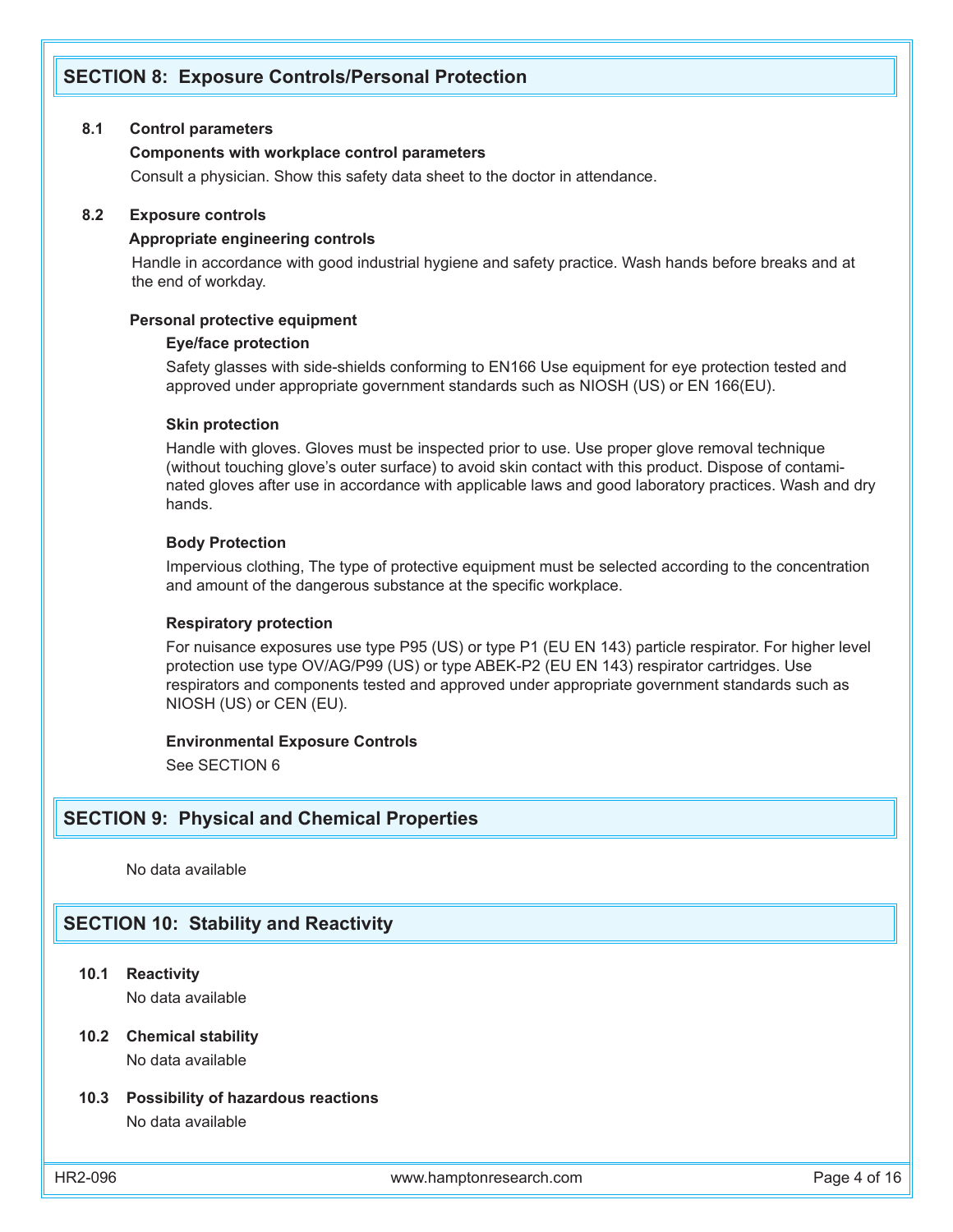# **(CONTINUED) - SECTION 10: Stability and Reactivity**

- **10.4 Conditions to avoid** No data available
- **10.5 Incompatible materials** No data available
- **10.6 Hazardous decomposition products** Other decomposition products - no data available

# **SECTION 11: Toxicological Information**

Refer to Section 16

# **SECTION 12: Ecological Information**

Refer to Section 16

# **SECTION 13: Disposal Considerations**

## **13.1 Waste treatment methods**

#### **Product**

 Offer surplus and non-recyclable solutions to a licensed disposal company. Dissolve or mix the material with a combustible solvent and burn in a chemical incinerator equipped with an afterburner and scrubber.

#### **Contaminated packaging**

Dispose of as unused product.

## **SECTION 14: Transportation Information**

| 14.1    | UN number                                                             |                                            |                           |            |              |
|---------|-----------------------------------------------------------------------|--------------------------------------------|---------------------------|------------|--------------|
|         | ADR/RID: 3316                                                         | IMDG: 3316                                 |                           | IATA: 3316 |              |
| 14.2    | UN proper shipping name<br>ADR/RID:<br>IMDG:<br>Chemical kit<br>IATA: | <b>CHEMICAL KIT</b><br><b>CHEMICAL KIT</b> |                           |            |              |
| 14.3    | <b>Transport hazard class(es)</b><br>ADR/RID:<br>$\sim$ $-$           | IMDG:                                      | $\sim$                    | IATA:      | $\sim$       |
|         | 14.4 Packaging group<br>ADR/RID:<br>$\sim$                            | IMDG:                                      | $\sim$                    | IATA:      | $\sim$       |
| 14.5    | <b>Environmental hazards</b><br>ADR/RID: No                           |                                            | IMDG Marine pollutant: No | IATA: No   |              |
| HR2-096 |                                                                       |                                            | www.hamptonresearch.com   |            | Page 5 of 16 |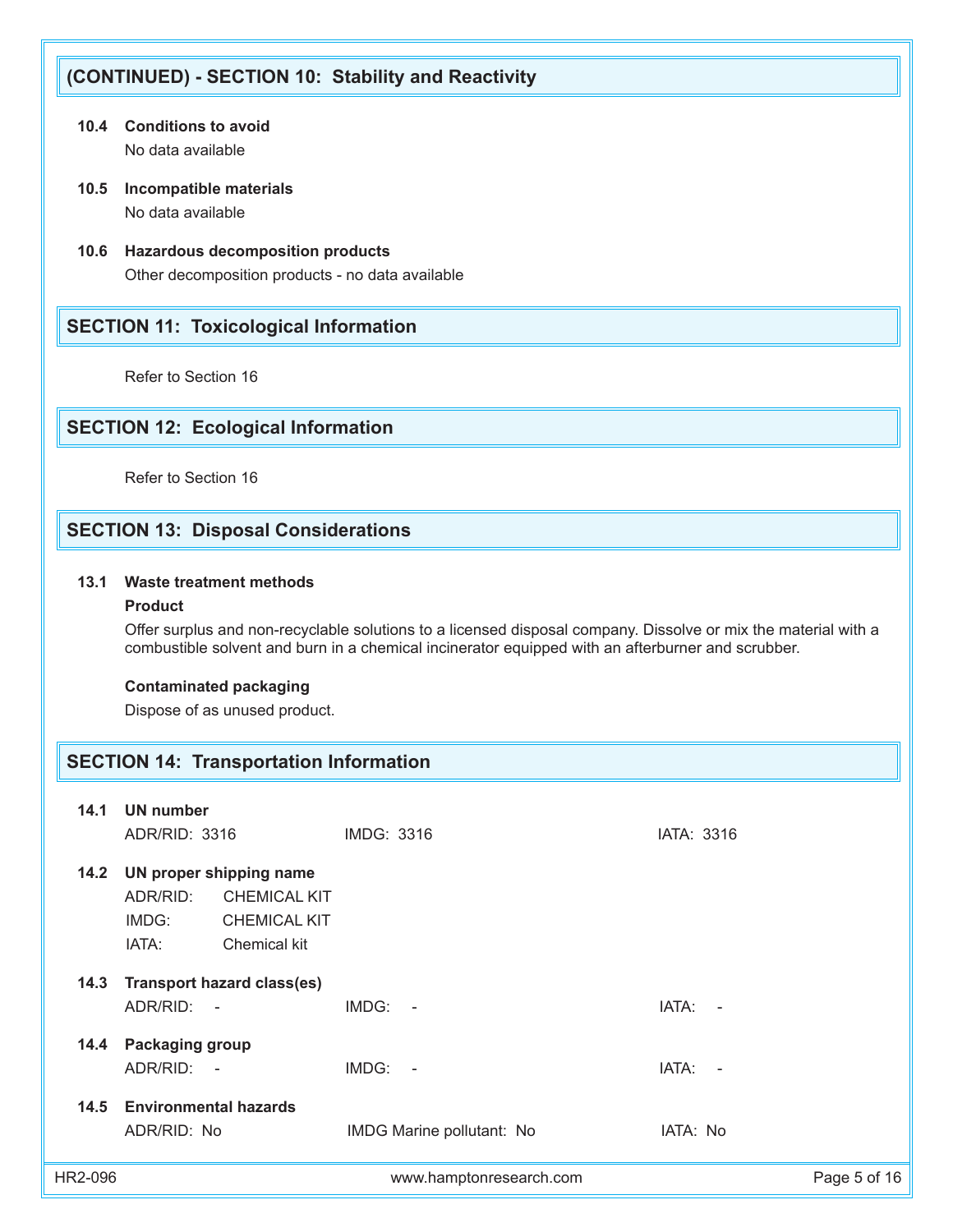# **(CONTINUED) - SECTION 14: Transportation Information**

# **14.6 Special precautions for user**

No data available

# **SECTION 15: Regulatory Information**

 **This safety data sheet complies with the requirements of Regulation (EC) No 1907/2006.**

- **15.1 Safety, health and environmental regulations/legislation specific for the substance or mixture** No data available
- **15.2 Chemical Safety Assessment**

No data available

# **SECTION 16: Other Information**

| <b>Kit Components</b>                           |                     |                         |                                |                           |                                   |                                                  |                |
|-------------------------------------------------|---------------------|-------------------------|--------------------------------|---------------------------|-----------------------------------|--------------------------------------------------|----------------|
| <b>Substance Name</b>                           | [CAS]               | <b>R-Phrase</b>         | <b>S-Phrase</b>                | <b>GHS</b><br>Pictogram   | <b>Hazard</b><br><b>Statement</b> | <b>Precautionary</b><br><b>Statement</b>         | <b>WKG</b>     |
| $(\pm)$ -2-Methyl-2,4-pentanediol               | 107-41-5            | 36/38                   |                                | GHS07                     | H315-H319                         | P305 + P351 + P338                               | 1              |
| 1,2,3-Heptanetriol                              | 103404-<br>$57 - 5$ |                         |                                |                           |                                   |                                                  | 3              |
| 1,2-Diaminocyclohexane<br>sulfate               | 65433-<br>80-9      |                         |                                | GHS07                     | H302, H315,<br>H319, H335         | P261, P305 + P351 +<br>P338                      |                |
| 1,3,5-Pentanetricarboxylic<br>acid              | 6940-58-5           |                         |                                | GHS07                     | H319                              | P264, P280, P305+<br>P351 + P338, P337 +<br>P313 |                |
| 1,3-Propanediol                                 | 504-63-2            | 38                      |                                | GHS07                     | H315                              |                                                  | 3              |
| 1,4-Cyclohexanedicarboxylic<br>acid             | 1076-97-7           | 22-36                   | 26-36                          | GHS07                     | H302-H319                         | P305 + P351 + P338                               | 3              |
| 1,4-Diaminobutane                               | 110-60-1            | $11 - 21/22 -$<br>23-34 | $16 - 26 -$<br>36/37/39-<br>45 | GHS02,<br>GHS05,<br>GHS06 | H228-H302 +<br>H312-H314-<br>H331 | P210-P261-P280-P305+<br>P351 + P338-P310         | 3              |
| 1,5-Naphthalenedisulfonic<br>acid disodium salt | 1655-29-4           |                         |                                |                           |                                   |                                                  | 1              |
| 1,6-Hexanediol                                  | 629-11-8            |                         |                                |                           |                                   |                                                  |                |
| 1,8-Diaminooctane                               | 373-44-4            | 34                      | $26 -$<br>36/37/39-<br>45      | GHS05                     | H314                              | P280-P305 + P351 +<br>P338-P310                  | $\overline{2}$ |
| 2,2'-Thiodiglycolic acid                        | 123-93-3            | 34                      | $26 -$<br>36/37/39-<br>45      | GHS05                     | H314                              | P280-P305 + P351 +<br>P338-P310                  | $\overline{2}$ |
| 2,5-Pyridinedicarboxylic acid                   | 100-26-5            | 36/37/38                | 26-36                          | GHS07                     | H315-H319-<br>H335                | $P261-P305+P351+$<br>P338                        | 3              |
| 2,6-Naphthalenedisulfonic<br>acid disodium salt | 1655-45-4           |                         |                                |                           |                                   |                                                  | 3              |
| 2,7-Naphthalenedisulfonic<br>acid disodium salt | 1655-35-2           |                         |                                |                           |                                   |                                                  | 3              |
| 2-Aminobenzenesulfonic acid                     | 88-21-1             | 34                      | $26 -$<br>36/37/39-<br>45      | GHS05                     | H314                              | P280-P305 + P351 +<br>P338-P310                  | 3              |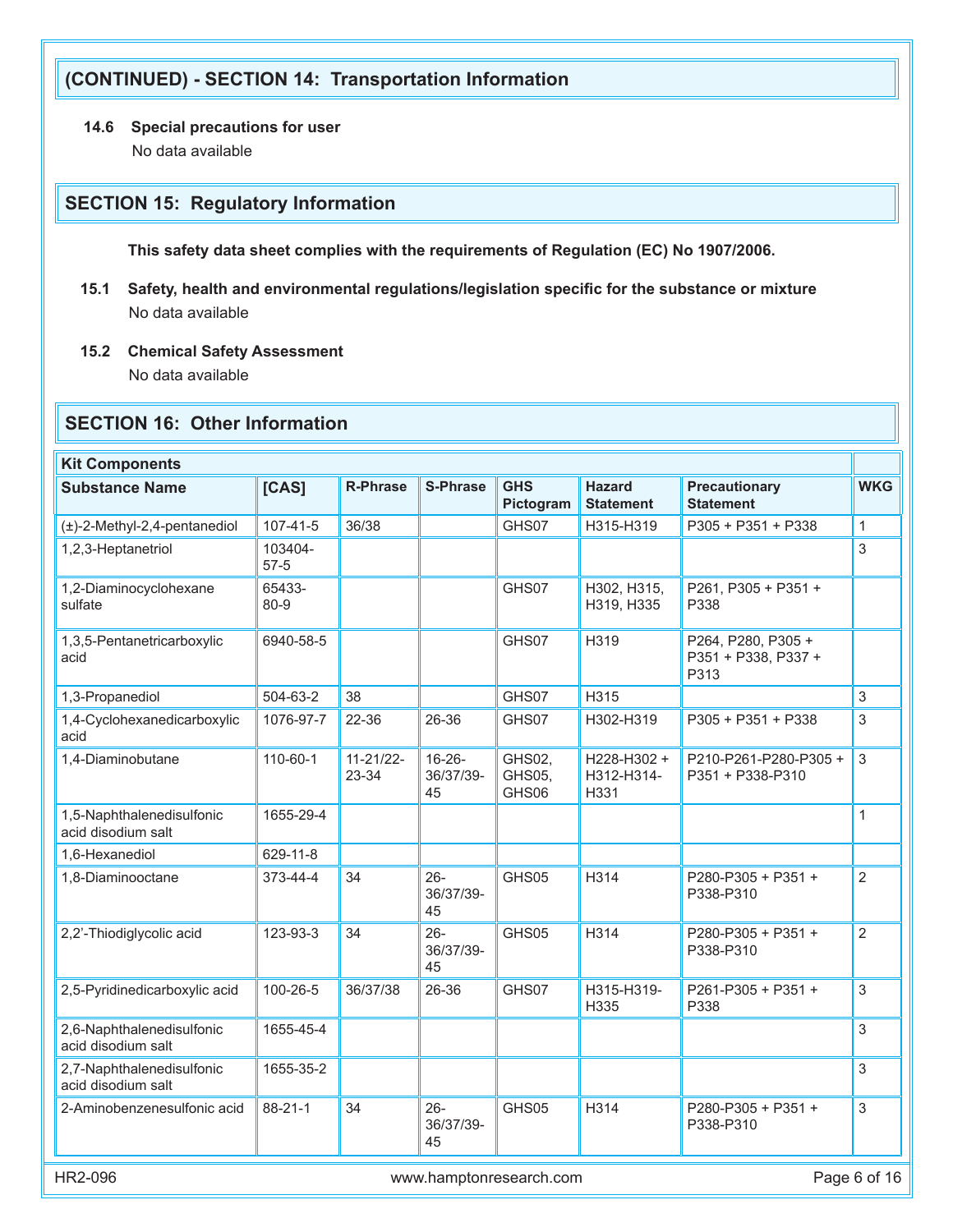| <b>Kit Components</b>                              |                    |                      |                           |                           |                                   |                                          |                |
|----------------------------------------------------|--------------------|----------------------|---------------------------|---------------------------|-----------------------------------|------------------------------------------|----------------|
| <b>Substance Name</b>                              | [CAS]              | <b>R-Phrase</b>      | <b>S-Phrase</b>           | <b>GHS</b><br>Pictogram   | <b>Hazard</b><br><b>Statement</b> | <b>Precautionary</b><br><b>Statement</b> | <b>WKG</b>     |
| 3,5-Dinitrosalicylic acid                          | 609-99-4           | 22-37/38             | 22-24/25                  | GHS07                     | H302-H315-<br>H335                | P261                                     | 3              |
| 3-Aminobenzenesulfonic acid                        | $121 - 47 - 1$     | 20/21/22             | 25-28                     | GHS07                     | H302-H312-<br>H332                | P280                                     | 3              |
| 3-Aminobenzoic acid                                | 99-05-8            | $22 -$<br>36/37/38   | 26                        | GHS07                     | H302-H315-<br>H319-H335           | P261-P305 + P351 +<br>P338               | $\overline{2}$ |
| 3-Aminosalicylic acid                              | 570-23-0           | 36/37/38             | 26-36                     | GHS07                     | H315-H319-<br>H335                | P261-P305 + P351 +<br>P338               | $\mathfrak{S}$ |
| 3-Indolebutyric acid                               | 133-32-4           | $25 -$<br>36/37/38   | 26-36-45                  | GHS06                     | H301-H315-<br>H319-H335           | P261-P301 + P310-<br>P305 + P351 + P338  | $\mathfrak{S}$ |
| 4-Aminobenzoic acid                                | 150-13-0           | 36/37/38-<br>43      | 26-36                     | GHS07                     | H315-H317-<br>H319-H335           | P261-P280-P305+<br>P351 + P338           | $\overline{2}$ |
| 4-Aminobutyric acid                                | 56-12-2            | 36/37/38             | 26-36                     | GHS07                     | H315-H319-<br>H335                | P261-P305 + P351 +<br>P338               | $\overline{2}$ |
| 4-Hydroxyphenylacetic acid                         | 156-38-7           | 36/37/38             | 26-36                     | GHS07                     | H315-H319-<br>H335                | P261-P305 + P351 +<br>P338               | 3              |
| 4-Nitrobenzoic acid                                | 62-23-7            | 22-36                | 26                        | GHS07                     | H302-H319                         | P305 + P351 + P338                       | $\mathbf{1}$   |
| 5-Sulfoisophthalic acid mono-<br>sodium salt       | 6362-79-4          | 36/37/38             | 26-37/39                  | GHS07                     | H315-H319-<br>H335                | P261-P305 + P351 +<br>P338               | $\overline{2}$ |
| 5-Sulfosalicylic acid dihydrate                    | 5965-83-3          | $22 -$<br>36/37/38   | $26 -$<br>36/37/39-<br>45 | GHS07                     | H315-H319-<br>H335                | P261-P305 + P351 +<br>P338               | 3              |
| 6-Aminohexanoic acid                               | 60-32-2            | 36/37/38             | 26-36                     | GHS07                     | H315-H319-<br>H335                | P261-P305 + P351 +<br>P338               | $\overline{2}$ |
| Adipic acid                                        | 124-04-9           | 41                   | 26-39                     | GHS05                     | H318                              | P280-P305 + P351 +<br>P338               | $\mathbf{1}$   |
| Ala-ala                                            | 1948-31-8          |                      |                           |                           |                                   |                                          | 3              |
| Ala-gly                                            | 687-69-4           |                      |                           |                           |                                   |                                          | 3              |
| Anthraquinone-2,6-disulfonic<br>acid disodium salt | 853-68-9           | 36/37/38             | 26-36                     | GHS07                     | H315-H319-<br>H335                | P261-P305 + P351 +<br>P338               | 3              |
| Anthrone                                           | $90 - 44 - 8$      | 36/37/38             | 26-36                     | GHS07                     | H315-H319-<br>H335                | P261-P305 + P351 +<br>P338               | 3              |
| Aspartame                                          | 22839-<br>$47 - 0$ |                      |                           |                           |                                   |                                          | $\overline{2}$ |
| Azelaic acid                                       | 123-99-9           |                      |                           | GHS07                     | H319                              | P305 + P351 + P338                       | 1              |
| Barbituric acid                                    | 67-52-7            |                      |                           |                           |                                   |                                          | $\mathbf{1}$   |
| Benzamidine hydrochloride                          | 1670-14-0          | 36/37/38             | 26-36                     | GHS07                     | H315-H319-<br>H335                | P261-P305 + P351 +<br>P338               | $\mathfrak{S}$ |
| Benzenephosphonic acid                             | 1571-33-1          | 22-34                | $26 -$<br>36/37/39-<br>45 | GHS05,<br>GHS07           | H302-H314                         | P280-P305 + P351 +<br>P338-P310          | $\mathfrak{S}$ |
| <b>Benzidine</b>                                   | 92-87-5            | $45 - 22 -$<br>50/53 | 53-45-60-<br>61           | GHS07,<br>GHS08,<br>GHS09 | H302-H350-<br>H410                | P201-P273-P308 +<br>P313-P501            | $\mathfrak{S}$ |
| Benzoic acid                                       | 65-85-0            | $37 - 41$            | 26-39                     | GHS05,<br>GHS07           | H318-H335                         | P261-P280-P305+<br>P351 + P338           | 1              |
| Betaine anhydrous                                  | 107-43-7           |                      |                           |                           |                                   |                                          | $\mathfrak{S}$ |
| Cadaverine                                         | 462-94-2           | 34                   | $26 -$<br>36/37/39-<br>45 | GHS05                     | H314                              | P280-P305 + P351 +<br>P338-P310          | $\mathfrak{S}$ |
| HR2-096                                            |                    |                      |                           | www.hamptonresearch.com   |                                   |                                          | Page 7 of 16   |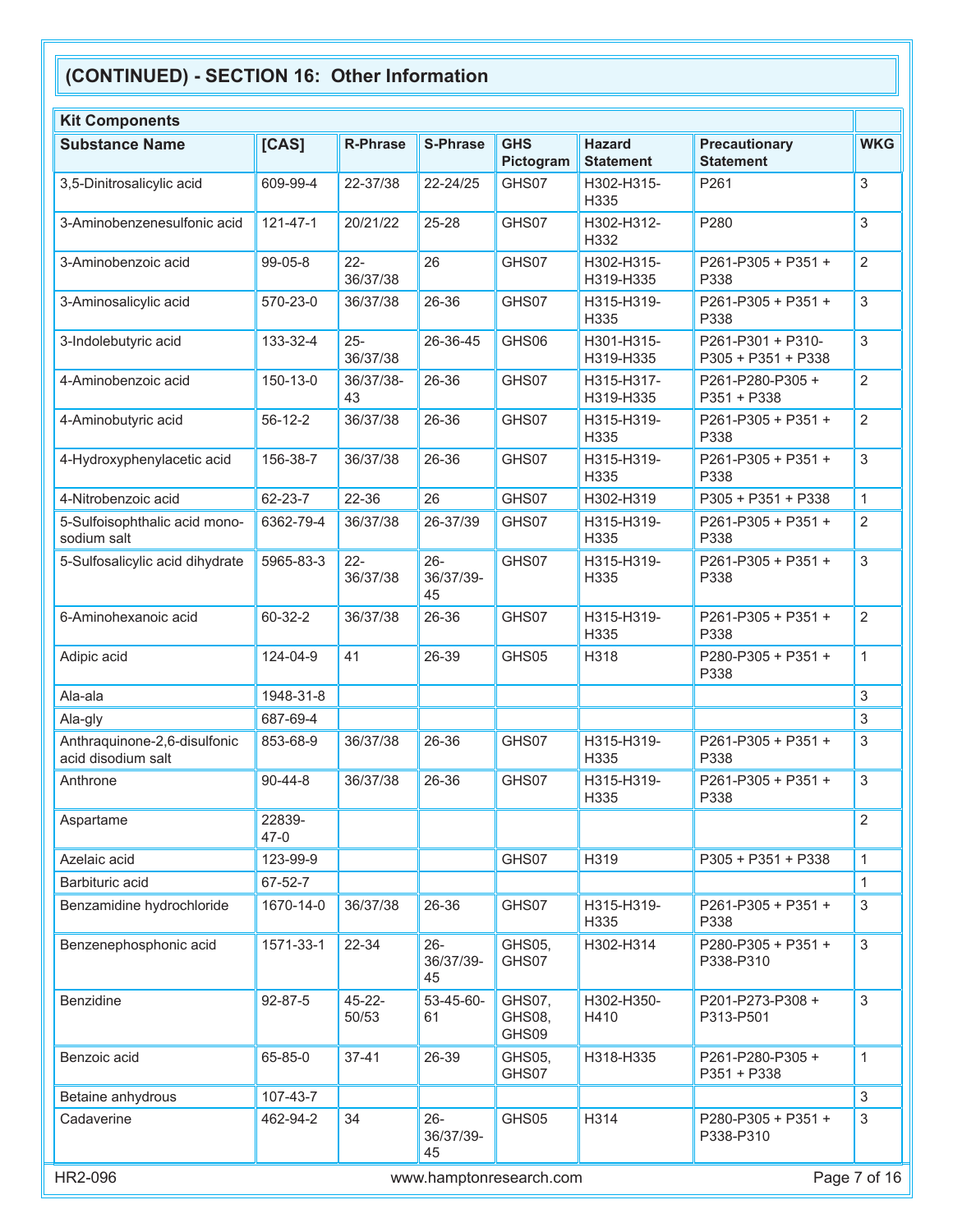| <b>Kit Components</b>                                     |                     |                                                   |                              |                           |                                                  |                                               |                |
|-----------------------------------------------------------|---------------------|---------------------------------------------------|------------------------------|---------------------------|--------------------------------------------------|-----------------------------------------------|----------------|
| <b>Substance Name</b>                                     | [CAS]               | <b>R-Phrase</b>                                   | <b>S-Phrase</b>              | <b>GHS</b><br>Pictogram   | <b>Hazard</b><br><b>Statement</b>                | <b>Precautionary</b><br><b>Statement</b>      | <b>WKG</b>     |
| Cadmium chloride hydrate                                  | 654054-<br>66-7     | 45-46-60-<br>$61 - 25 - 26$<br>48/23/25-<br>50/53 | 53-45-60-<br>61              | GHS06,<br>GHS08,<br>GHS09 | H301-H330-<br>H340-H350-<br>H360FD-H372-<br>H410 | P201-P260-P273-<br>P284-P301 + P310-<br>P310  | 3              |
| Caffeine                                                  | 58-08-2             | 22                                                |                              | GHS07                     | H302                                             |                                               | $\mathbf{1}$   |
| Calcium chloride dihydrate                                | 10035-<br>$04 - 8$  | 36                                                | 22-24                        | GHS07                     | H319                                             | P305 + P351 + P338                            | $\mathbf{1}$   |
| Casein                                                    | 9000-71-9           |                                                   |                              |                           |                                                  |                                               | $\mathfrak{Z}$ |
| <b>CHAPS</b>                                              | 75621-<br>$03-3$    | $61-$<br>36/37/38                                 | 53-26-45                     | GHS07,<br>GHS08           | H315-H319-<br>H335-H360D                         | P201-P261-P305+<br>P351 + P338-P308 +<br>P313 | nwg            |
| Cobalt(II) chloride hexahy-<br>drate                      | 7791-13-1           | 49-60-<br>22-42/43-<br>50/53-68                   | 53-45-60-<br>61              | GHS07,<br>GHS08,<br>GHS09 | H302-H317-<br>H334-H341-<br>H350i-H360F-<br>H410 | P201-P261-P273-<br>P280-P308 + P313-<br>P501  | $\mathfrak{S}$ |
| Congo Red                                                 | 573-58-0            | 45-63                                             | 53-45                        | GHS07,<br>GHS08           | H319-H350-<br>H361d                              | P201-P281-P305+<br>P351 + P338-P308 +<br>P313 | $\mathfrak{Z}$ |
| Copper(II) chloride dihydrate                             | 10125-<br>$13 - 0$  | 21/22-38-<br>41-50                                | $26 -$<br>36/37/39-<br>60-61 | GHS05,<br>GHS07,<br>GHS09 | H290-H302 +<br>H312-H315-<br>H318-H400-<br>H411  | P273-P280-P305+<br>P351 + P338                | $\mathfrak{Z}$ |
| Cystamine dihydrochloride                                 | 56-17-7             | 22                                                |                              | GHS07                     | H302                                             |                                               | $\mathfrak{Z}$ |
| Cystathionine                                             | 535-34-2            |                                                   |                              |                           |                                                  |                                               |                |
| Cytosine                                                  | 71-30-7             | 36/37/38                                          | 26                           | GHS07                     | H315-H319-<br>H335                               | P261-P305 + P351 +<br>P338                    | $\mathbf{1}$   |
| D-(+)-Cellobiose                                          | 528-50-7            |                                                   |                              |                           |                                                  |                                               | 3              |
| D-(+)-Maltose monohydrate                                 | 6363-53-7           |                                                   |                              |                           |                                                  |                                               | 3              |
| D-(+)-Maltotriose                                         | 207511-<br>$08 - 8$ |                                                   |                              |                           |                                                  |                                               | 3              |
| D-(+)-Melezitose hydrate                                  | 207511-<br>$10-2$   |                                                   |                              |                           |                                                  |                                               | 3              |
| D-(+)-Melibiose monohydrate                               | 585-99-9            |                                                   |                              |                           |                                                  |                                               | 3              |
| D-(+)-Raffinose pentahydrate                              | 17629-<br>$30 - 0$  |                                                   |                              |                           |                                                  |                                               | 3              |
| D-(+)-Trehalose dihydrate                                 | 6138-23-4           |                                                   |                              |                           |                                                  |                                               | $\overline{2}$ |
| D-3-Phosphoglyceric acid<br>disodium salt                 |                     |                                                   |                              |                           |                                                  |                                               | 3              |
| Deoxyribonuclease I                                       | 9003-98-9           |                                                   |                              |                           |                                                  |                                               | 3              |
| Deoxyribonucleic acid                                     | 100403-<br>$24 - 5$ |                                                   |                              |                           |                                                  |                                               | 3              |
| Dextran sulfate sodium salt                               | 9011-18-1           |                                                   |                              |                           |                                                  |                                               | $\overline{2}$ |
| Dextranase                                                | 9025-70-1           |                                                   |                              |                           |                                                  |                                               | $\mathfrak{Z}$ |
| D-Fructose 1,6-bisphosphate<br>trisodium salt octahydrate | 38099-<br>$82-0$    |                                                   |                              |                           |                                                  |                                               | 3              |
| D-Glucose 6-phosphate<br>sodium salt                      | 54010-<br>$71-8$    |                                                   |                              |                           |                                                  |                                               | 3              |
| Diethylenetriaminepentakis(m<br>ethylphosphonic acid)     | 15827-<br>$60 - 8$  | 36/37/38                                          | 26                           | GHS07                     | H315-H319-<br>H335                               | P261-P305 + P351 +<br>P338                    | 1              |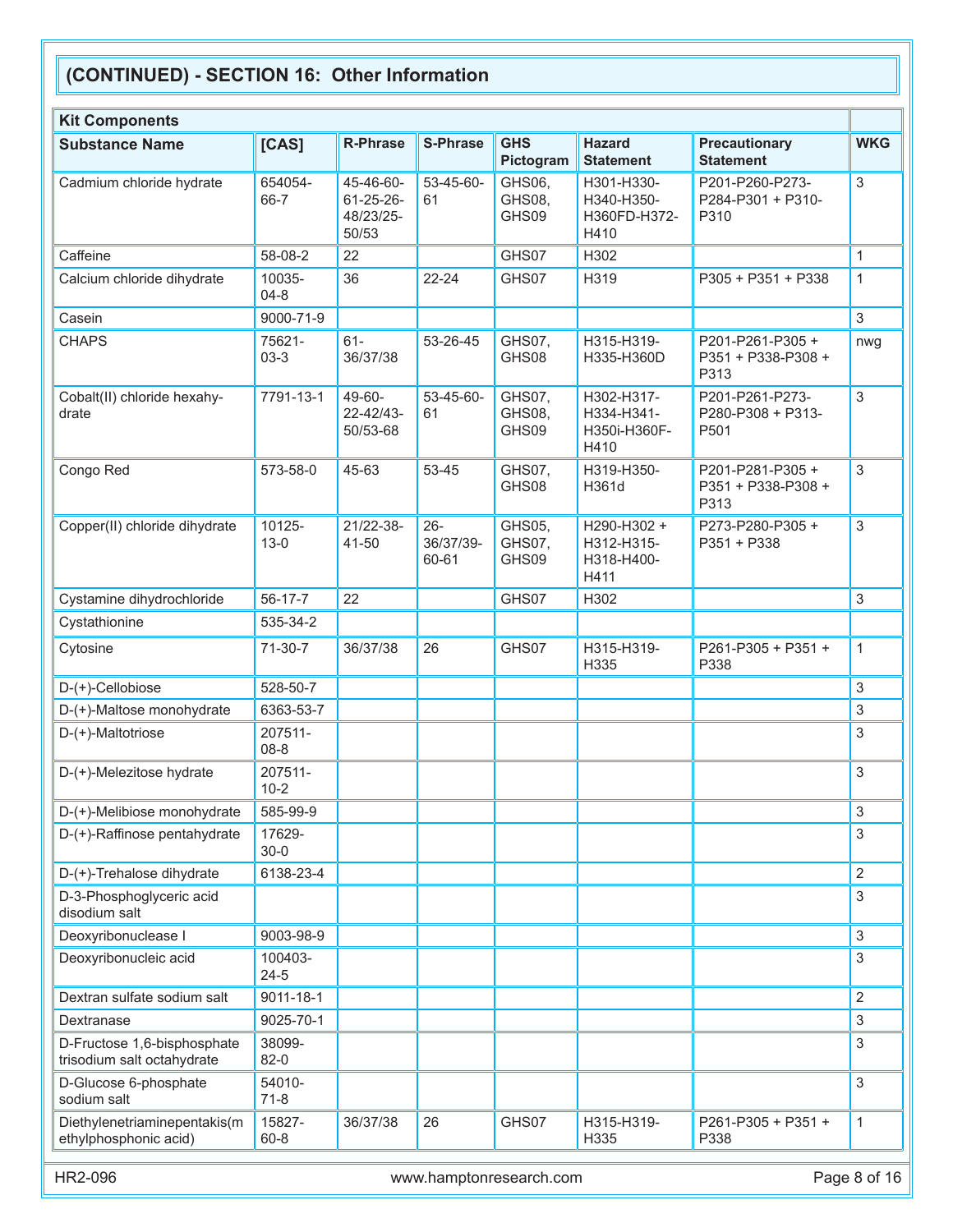| <b>GHS</b><br><b>Hazard</b><br><b>Substance Name</b><br>[CAS]<br><b>R-Phrase</b><br><b>S-Phrase</b><br><b>Precautionary</b><br><b>WKG</b><br>Pictogram<br><b>Statement</b><br><b>Statement</b><br>$\ensuremath{\mathsf{3}}$<br>Diloxanide furoate<br>3736-81-0<br>22<br>36<br>GHS07<br>H302<br>3<br>Dithioerythritol<br>36/37/38<br>26-36<br>H315-H319-<br>P261-P305 + P351 +<br>6892-68-8<br>GHS07<br>H335<br>P338<br>26<br>Dodecanedioic acid<br>693-23-2<br>36<br>GHS07<br>H319<br>P305 + P351 + P338<br>nwg<br>50-70-4<br>D-Sorbitol<br>nwg<br>26<br>Fumaric acid<br>$110 - 17 - 8$<br>36<br>GHS07<br>H319<br>P305 + P351 + P338<br>1<br>$\mathbf{3}$<br>13450-<br>36/37/38<br>26-36<br>Gadolinium(III) chloride hexa-<br>GHS07<br>H315-H319-<br>P261-P305 + P351 +<br>84-5<br>hydrate<br>H335<br>P338<br>$\overline{2}$<br>Gallic acid monohydrate<br>5995-86-8<br>26-36<br>GHS07<br>H315-H319-<br>36/37/38<br>P261-P305 + P351 +<br>H335<br>P338<br>Glutaric acid<br>26<br>$\mathbf{1}$<br>110-94-1<br>36<br>GHS07<br>H319<br>P305 + P351 + P338<br>$\sqrt{3}$<br>Gly-asp<br>4685-12-5 |
|----------------------------------------------------------------------------------------------------------------------------------------------------------------------------------------------------------------------------------------------------------------------------------------------------------------------------------------------------------------------------------------------------------------------------------------------------------------------------------------------------------------------------------------------------------------------------------------------------------------------------------------------------------------------------------------------------------------------------------------------------------------------------------------------------------------------------------------------------------------------------------------------------------------------------------------------------------------------------------------------------------------------------------------------------------------------------------------------|
|                                                                                                                                                                                                                                                                                                                                                                                                                                                                                                                                                                                                                                                                                                                                                                                                                                                                                                                                                                                                                                                                                              |
|                                                                                                                                                                                                                                                                                                                                                                                                                                                                                                                                                                                                                                                                                                                                                                                                                                                                                                                                                                                                                                                                                              |
|                                                                                                                                                                                                                                                                                                                                                                                                                                                                                                                                                                                                                                                                                                                                                                                                                                                                                                                                                                                                                                                                                              |
|                                                                                                                                                                                                                                                                                                                                                                                                                                                                                                                                                                                                                                                                                                                                                                                                                                                                                                                                                                                                                                                                                              |
|                                                                                                                                                                                                                                                                                                                                                                                                                                                                                                                                                                                                                                                                                                                                                                                                                                                                                                                                                                                                                                                                                              |
|                                                                                                                                                                                                                                                                                                                                                                                                                                                                                                                                                                                                                                                                                                                                                                                                                                                                                                                                                                                                                                                                                              |
|                                                                                                                                                                                                                                                                                                                                                                                                                                                                                                                                                                                                                                                                                                                                                                                                                                                                                                                                                                                                                                                                                              |
|                                                                                                                                                                                                                                                                                                                                                                                                                                                                                                                                                                                                                                                                                                                                                                                                                                                                                                                                                                                                                                                                                              |
|                                                                                                                                                                                                                                                                                                                                                                                                                                                                                                                                                                                                                                                                                                                                                                                                                                                                                                                                                                                                                                                                                              |
|                                                                                                                                                                                                                                                                                                                                                                                                                                                                                                                                                                                                                                                                                                                                                                                                                                                                                                                                                                                                                                                                                              |
| Glycerol<br>56-81-5<br>$\mathbf{1}$                                                                                                                                                                                                                                                                                                                                                                                                                                                                                                                                                                                                                                                                                                                                                                                                                                                                                                                                                                                                                                                          |
| Glycerol phosphate disodium<br>154804-<br>3<br>salt hydrate<br>$51-0$                                                                                                                                                                                                                                                                                                                                                                                                                                                                                                                                                                                                                                                                                                                                                                                                                                                                                                                                                                                                                        |
| 56-40-6<br>Glycine<br>$\mathbf{1}$                                                                                                                                                                                                                                                                                                                                                                                                                                                                                                                                                                                                                                                                                                                                                                                                                                                                                                                                                                                                                                                           |
| 3<br>26<br>GHS07<br>H319<br>556-50-3<br>36<br>P305 + P351 + P338<br>Gly-gly                                                                                                                                                                                                                                                                                                                                                                                                                                                                                                                                                                                                                                                                                                                                                                                                                                                                                                                                                                                                                  |
| 3<br>556-33-2<br>Gly-gly-gly                                                                                                                                                                                                                                                                                                                                                                                                                                                                                                                                                                                                                                                                                                                                                                                                                                                                                                                                                                                                                                                                 |
| 3<br>637-84-3<br>Gly-gly-gly-gly                                                                                                                                                                                                                                                                                                                                                                                                                                                                                                                                                                                                                                                                                                                                                                                                                                                                                                                                                                                                                                                             |
| 3<br>Gly-phe<br>3321-03-7                                                                                                                                                                                                                                                                                                                                                                                                                                                                                                                                                                                                                                                                                                                                                                                                                                                                                                                                                                                                                                                                    |
| 3<br>Gly-ser<br>7361-43-5                                                                                                                                                                                                                                                                                                                                                                                                                                                                                                                                                                                                                                                                                                                                                                                                                                                                                                                                                                                                                                                                    |
| 3<br>Gly-tyr<br>658-79-7                                                                                                                                                                                                                                                                                                                                                                                                                                                                                                                                                                                                                                                                                                                                                                                                                                                                                                                                                                                                                                                                     |
| $\overline{2}$<br>Guanidine hydrochloride<br>22<br>GHS07<br>H302-H315-<br>$50 - 01 - 1$<br>22-36/38<br>P305 + P351 + P338<br>H319                                                                                                                                                                                                                                                                                                                                                                                                                                                                                                                                                                                                                                                                                                                                                                                                                                                                                                                                                            |
| 3<br>Hemoglobin<br>9008-02-0                                                                                                                                                                                                                                                                                                                                                                                                                                                                                                                                                                                                                                                                                                                                                                                                                                                                                                                                                                                                                                                                 |
| <b>HEPES</b><br>3<br>7365-45-9                                                                                                                                                                                                                                                                                                                                                                                                                                                                                                                                                                                                                                                                                                                                                                                                                                                                                                                                                                                                                                                               |
| 75277-<br>3<br>HEPES sodium pH 6.8<br>39-3                                                                                                                                                                                                                                                                                                                                                                                                                                                                                                                                                                                                                                                                                                                                                                                                                                                                                                                                                                                                                                                   |
| 3<br>Hexadecanedioic acid                                                                                                                                                                                                                                                                                                                                                                                                                                                                                                                                                                                                                                                                                                                                                                                                                                                                                                                                                                                                                                                                    |
| Hexamminecobalt(III) Chloride<br>36/37/38<br>GHS07<br>3<br>10534-<br>26<br>H315-H319-<br>$P261-P305 + P351 +$<br>$89-1$<br>H335<br>P338                                                                                                                                                                                                                                                                                                                                                                                                                                                                                                                                                                                                                                                                                                                                                                                                                                                                                                                                                      |
| 3<br>Hippuric acid<br>495-69-2<br>22-37/38-<br>41                                                                                                                                                                                                                                                                                                                                                                                                                                                                                                                                                                                                                                                                                                                                                                                                                                                                                                                                                                                                                                            |
| 72-19-5<br>$\mathbf{1}$<br>L-(-)-Threonine                                                                                                                                                                                                                                                                                                                                                                                                                                                                                                                                                                                                                                                                                                                                                                                                                                                                                                                                                                                                                                                   |
| 56-87-1<br>1<br>$L-(+)$ -Lysine                                                                                                                                                                                                                                                                                                                                                                                                                                                                                                                                                                                                                                                                                                                                                                                                                                                                                                                                                                                                                                                              |
| 56-41-7<br>$\mathbf{1}$<br>L-Alanine                                                                                                                                                                                                                                                                                                                                                                                                                                                                                                                                                                                                                                                                                                                                                                                                                                                                                                                                                                                                                                                         |
| L-Arginine<br>74-79-3<br>$\mathbf{1}$                                                                                                                                                                                                                                                                                                                                                                                                                                                                                                                                                                                                                                                                                                                                                                                                                                                                                                                                                                                                                                                        |
| L-Asparagine monohydrate<br>5794-13-8<br>1                                                                                                                                                                                                                                                                                                                                                                                                                                                                                                                                                                                                                                                                                                                                                                                                                                                                                                                                                                                                                                                   |
| L-Aspartic acid<br>56-84-8<br>1                                                                                                                                                                                                                                                                                                                                                                                                                                                                                                                                                                                                                                                                                                                                                                                                                                                                                                                                                                                                                                                              |
| L-Canavanine<br>543-38-4<br>$\sqrt{3}$<br>20/21/22<br>36<br>GHS07<br>H302-H312-<br>H332                                                                                                                                                                                                                                                                                                                                                                                                                                                                                                                                                                                                                                                                                                                                                                                                                                                                                                                                                                                                      |
| $\overline{2}$<br>L-Carnitine hydrochloride<br>6645-46-1<br>26<br>GHS07<br>H315-H319-<br>P261-P305 + P351 +<br>36/37/38<br>H335<br>P338                                                                                                                                                                                                                                                                                                                                                                                                                                                                                                                                                                                                                                                                                                                                                                                                                                                                                                                                                      |
| $\mathfrak{S}$<br>L-Citrulline                                                                                                                                                                                                                                                                                                                                                                                                                                                                                                                                                                                                                                                                                                                                                                                                                                                                                                                                                                                                                                                               |
| L-Cystine<br>56-89-3<br>3                                                                                                                                                                                                                                                                                                                                                                                                                                                                                                                                                                                                                                                                                                                                                                                                                                                                                                                                                                                                                                                                    |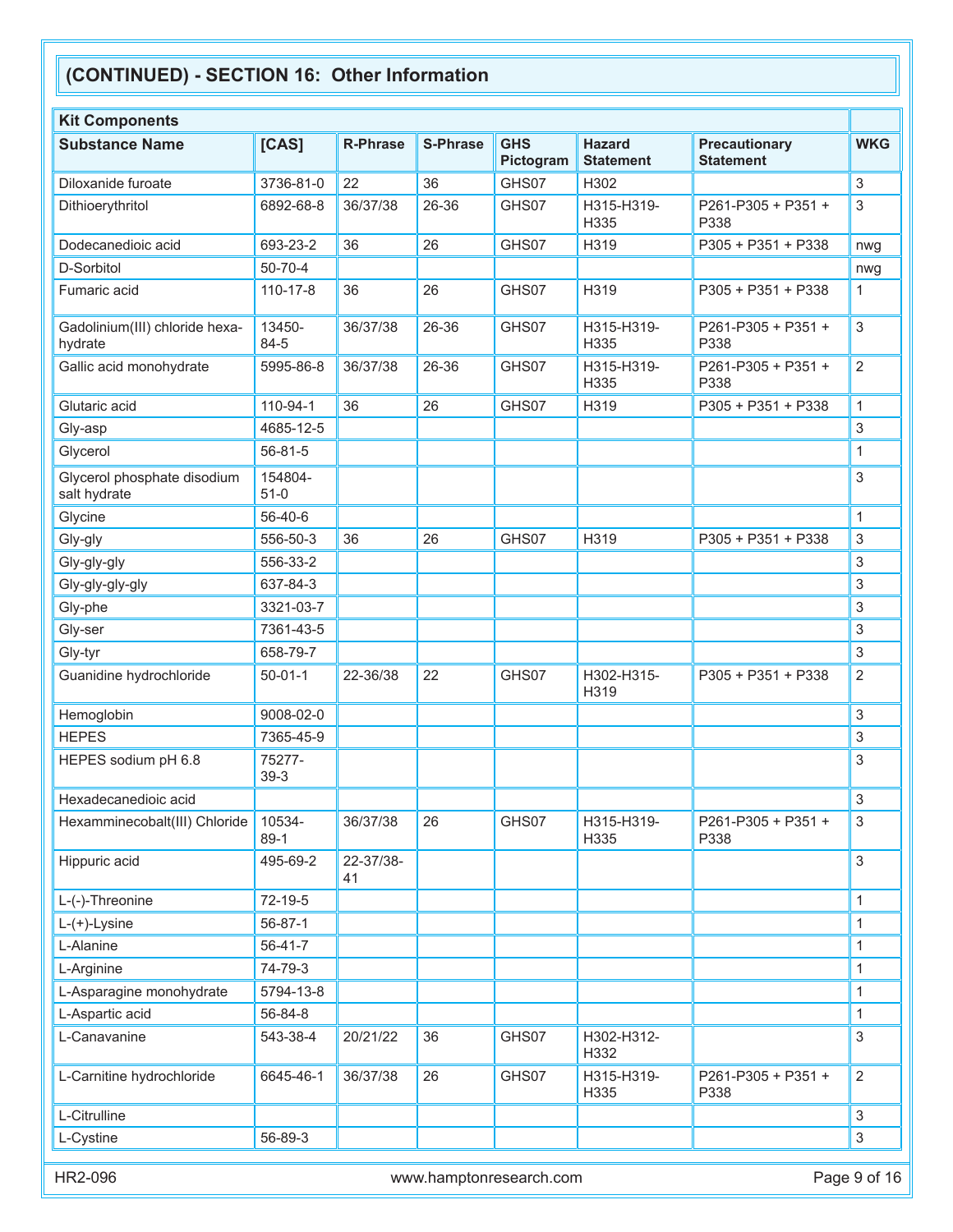| <b>Kit Components</b>                                        |                     |                                                            |                           |                           |                                                                       |                                              |                |
|--------------------------------------------------------------|---------------------|------------------------------------------------------------|---------------------------|---------------------------|-----------------------------------------------------------------------|----------------------------------------------|----------------|
| <b>Substance Name</b>                                        | [CAS]               | <b>R-Phrase</b>                                            | <b>S-Phrase</b>           | <b>GHS</b><br>Pictogram   | <b>Hazard</b><br><b>Statement</b>                                     | <b>Precautionary</b><br><b>Statement</b>     | <b>WKG</b>     |
| Leu-gly-gly                                                  | 1187-50-4           |                                                            |                           |                           |                                                                       |                                              | 3              |
| L-Glutamic acid                                              | 56-86-0             |                                                            |                           |                           |                                                                       |                                              | 1              |
| L-Glutamine                                                  | 56-85-9             |                                                            |                           |                           |                                                                       |                                              | 1              |
| L-Histidine                                                  | $71-00-1$           |                                                            |                           |                           |                                                                       |                                              | 1              |
| L-Isoleucine                                                 | 73-32-5             |                                                            |                           |                           |                                                                       |                                              | 1              |
| L-Leucine                                                    | 61-90-5             |                                                            |                           |                           |                                                                       |                                              | 1              |
| L-Methionine                                                 | 63-68-3             |                                                            |                           |                           |                                                                       |                                              | 1              |
| L-O-Phosphoserine                                            | 407-41-0            |                                                            |                           |                           |                                                                       |                                              | 3              |
| L-Ornithine hydrochloride                                    | 3184-13-2           | 36                                                         | 26                        | GHS07                     | H319                                                                  | P305 + P351 + P338                           | $\overline{2}$ |
| L-Phenylalanine                                              | 63-91-2             |                                                            |                           |                           |                                                                       |                                              | $\mathbf{1}$   |
| L-Proline                                                    | 147-85-3            |                                                            |                           |                           |                                                                       |                                              | 1              |
| L-Serine                                                     | $56 - 45 - 1$       |                                                            |                           |                           |                                                                       |                                              | 1              |
| L-seryl-L-glutamic acid                                      | 6403-16-3           |                                                            |                           |                           |                                                                       |                                              | 3              |
| L-Tryptophan                                                 | 73-22-3             |                                                            |                           |                           |                                                                       |                                              | 1              |
| L-Tyrosine                                                   | 60-18-4             | 36/37/38                                                   | 26                        | GHS07                     | H315-H319-<br>H335                                                    | P261-P305 + P351 +<br>P338                   | 1              |
| L-Valine                                                     | 72-18-4             |                                                            |                           |                           |                                                                       |                                              | 1              |
| Magnesium chloride hexahy-<br>drate                          | 7791-18-6           |                                                            |                           |                           |                                                                       |                                              | 1              |
| Maleic acid                                                  | 110-16-7            | $22 -$<br>36/37/38-<br>43                                  | 24-26-28-<br>37-46        | GHS07                     | H302-H315-<br>H317-H319-<br>H335                                      | P261-P280-P305+<br>P351 + P338               | 1              |
| Manganese(II) chloride tetra-<br>hydrate                     | 13446-<br>$34-9$    | 22-52                                                      |                           | GHS07                     | H302                                                                  |                                              | 1              |
| m-Benzenedisulfonic acid<br>disodium salt                    | 831-59-4            | 36/37/38                                                   | 26-36                     | GHS07                     | H315-H319-<br>H335                                                    | P261-P305 + P351 +<br>P338                   | 1              |
| Melatonin                                                    | $73-31-4$           |                                                            |                           |                           |                                                                       |                                              | 2              |
| Mellitic acid                                                | 517-60-2            | 36/37/38                                                   | 26-36                     | GHS07                     | H315-H319-<br>H335                                                    | P261-P305 + P351 +<br>P338                   | 3              |
| MES monohydrate                                              | 145224-<br>$94 - 8$ | 36/37/38                                                   | 26-36                     | GHS07                     | H315-H319-<br>H335                                                    | P261-P305 + P351 +<br>P338                   | 3              |
| Methylenediphosphonic acid                                   | 1984-15-2           | 34                                                         | $26 -$<br>36/37/39-<br>45 | GHS05                     | H314                                                                  | P280-P305 + P351 +<br>P338-P310              | $\mathbf{3}$   |
| myo-Inositol                                                 | 87-89-8             |                                                            |                           |                           |                                                                       |                                              | $\overline{2}$ |
| N-(2-acetamido)-2-aminoeth-<br>anesulfonic acid              | 7365-82-4           |                                                            |                           |                           |                                                                       |                                              | 3              |
| N-(2-carboxyethyl)-iminodi-<br>acetic acid                   | 6245-75-6           |                                                            |                           |                           |                                                                       |                                              | 1              |
| Naphthalene-1,3,6-trisulfonic<br>acid trisodium salt hydrate | 123409-<br>$01 - 8$ | 36/37/38                                                   | 26                        | GHS07                     | H315-H319-<br>H335                                                    | P261-P305 + P351 +<br>P338                   | 3              |
| Nickel(II) chloride hexahydrate                              | 7791-20-0           | $49 - 61 -$<br>23/25-38-<br>$42/43-$<br>48/23-<br>50/53-68 | 53-45-60-<br>61           | GHS06,<br>GHS08,<br>GHS09 | H301 + H331-<br>H315-H317-<br>H334-H341-<br>H350i-H360D-<br>H372-H410 | P201-P261-P273-<br>P280-P301 + P310-<br>P311 | 3              |
| Nicotinamide                                                 | 98-92-0             | 36/37/38                                                   | 26-36                     | GHS07                     | H315-H319-<br>H335                                                    | P261-P305 + P351 +<br>P338                   | 1              |
| HR2-096                                                      |                     |                                                            |                           | www.hamptonresearch.com   |                                                                       |                                              | Page 10 of 16  |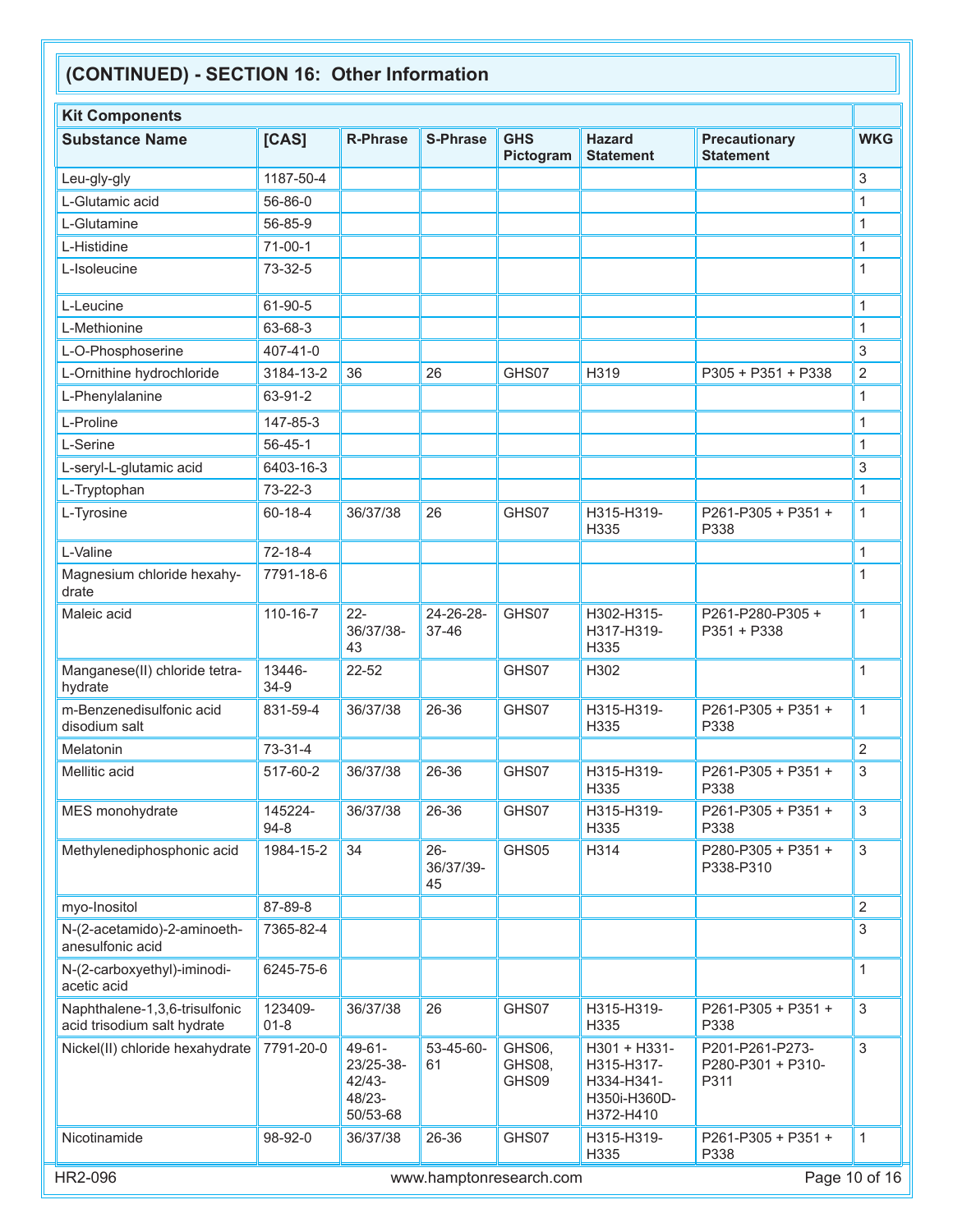| <b>Kit Components</b>                                          |                    |                                    |                                          |                                     |                                       |                                                          |                |
|----------------------------------------------------------------|--------------------|------------------------------------|------------------------------------------|-------------------------------------|---------------------------------------|----------------------------------------------------------|----------------|
| <b>Substance Name</b>                                          | [CAS]              | <b>R-Phrase</b>                    | <b>S-Phrase</b>                          | <b>GHS</b><br>Pictogram             | <b>Hazard</b><br><b>Statement</b>     | <b>Precautionary</b><br><b>Statement</b>                 | <b>WKG</b>     |
| O-Phospho-L-tyrosine                                           | 21820-<br>$51-9$   |                                    |                                          |                                     |                                       |                                                          | 3              |
| o-Sulfobenzoic acid<br>monoammonium salt                       | 6939-89-5          |                                    |                                          |                                     |                                       |                                                          |                |
| Ovalbumin                                                      | 9006-59-1          | 42                                 | 22-45                                    | GHS08                               | H334                                  | P261-P342 + P311                                         | 2              |
| Ovalbumin digested with<br>Proteinase K, Trypsin and<br>Pepsin |                    |                                    |                                          |                                     |                                       |                                                          |                |
| Oxalacetic acid                                                | 328-42-7           | 34                                 | $26 -$<br>36/37/39-<br>45                | GHS05                               | H314                                  | P280-P305 + P351 +<br>P338-P310                          | 3              |
| Oxalic acid anhydrous                                          | 144-62-7           | 21/22-41                           | 26-36-37-<br>39                          |                                     | $H302 + H312$ -<br>H318               | P280-P305 + P351 +<br>P338                               | $\mathbf{1}$   |
| Oxamic acid                                                    | 471-47-6           | 36/37/38                           | 26-36                                    |                                     | H315-H319-<br>H335                    | P261-P305 + P351 +<br>P338                               | 3              |
| p-Coumaric acid                                                | 501-98-4           | 36/37/38                           | 26-36                                    | GHS07                               | H315-H319-<br>H335                    | P261-P305 + P351 +<br>P338                               | $\overline{2}$ |
| Pentaglycine                                                   | 7093-67-6          |                                    |                                          |                                     |                                       |                                                          | 3              |
| Pepsin                                                         | 9001-75-6          | 36/37/38-42                        | $22 - 24 - 26$<br>36/37                  | GHS07,<br>GHS08                     | H315-H319-<br>H334-H335               | P261-P305 + P351 +<br>P338-P342 + P311                   | $\mathbf{1}$   |
| Phenol                                                         | 108-95-2           | 23/24/25-34-<br>48/20/21/22-<br>68 | 24/25-<br>$26 - 28 -$<br>36/37/39-<br>45 | GHS05,<br>GHS06,<br>GHS08,<br>GHS09 |                                       | P261-P273-P280-P301<br>+ P310-P305 + P351 +<br>P338-P310 | 2              |
| Phenylglyoxal monohydrate                                      | 1074-12-0          | 22-36/37/38                        | 22-26-36                                 | GHS07                               | H302-H315-<br>H319-H335               | P261-P305 + P351 +<br>P338                               | 3              |
| Phenylurea                                                     | $64 - 10 - 8$      | 22                                 |                                          | GHS07                               | H302                                  |                                                          | 3              |
| Phloroglucinol                                                 | 108-73-6           | 36/37/38-43                        | 26-36/37                                 | GHS07                               | H315-H317-<br>H319-H335               | P261-P280-P305+<br>P351 + P338                           | $\overline{2}$ |
| Phytic acid sodium salt<br>hydrate                             | 14306-<br>$25 - 3$ |                                    |                                          |                                     | H315-H317-<br>H319-H335               | P261-P280-P305+<br>P351 + P338                           | 3              |
| Pimelic acid                                                   | $111 - 16 - 0$     | 36/37/38                           | 26-36                                    | GHS07                               | H315-H319-<br>H335                    | P261-P305 + P351 +<br>P338                               | $\overline{2}$ |
| <b>PIPES</b>                                                   | 5625-37-6          |                                    |                                          |                                     |                                       |                                                          | 3              |
| Poly(3-hydroxybutyric acid)                                    | 29435-<br>$48-1$   |                                    |                                          |                                     |                                       |                                                          | 3              |
| Protamine sulfate                                              | 53597-<br>$25 - 4$ |                                    |                                          |                                     |                                       |                                                          | 3              |
| Protease                                                       | 9014-01-1          | 22-37/38-41-<br>42-50              | 22-24-26-<br>36/37/39-<br>61             | GHS05,<br>GHS07.<br>GHS08,<br>GHS09 | H302-H315-<br>H318-H334-<br>H335-H410 | P261-P273-P280-P305<br>+ P351 + P338-P342<br>$+ P311$    | $\mathbf{1}$   |
| Proteinase K                                                   | 39450-<br>$01 - 6$ | 36/37/38-42                        | $22 - 24 - 26$<br>36/37                  | GHS07,<br>GHS08                     | H315-H319-<br>H334-H335               | P261-P305 + P351 +<br>P338-P342 + P311                   | 1              |
| Pyromellitic acid                                              | 89-05-4            |                                    |                                          |                                     |                                       |                                                          | 3              |
| Resorcinol                                                     | 108-46-3           | 22-38-41-50                        | 26-39-61                                 |                                     | H302-H315-<br>H318-H400               | P273-P280-P305+<br>P351 + P338                           | 2              |
| Rhenium(IV) oxide                                              | 12036-<br>$09 - 8$ |                                    |                                          |                                     |                                       |                                                          | 3              |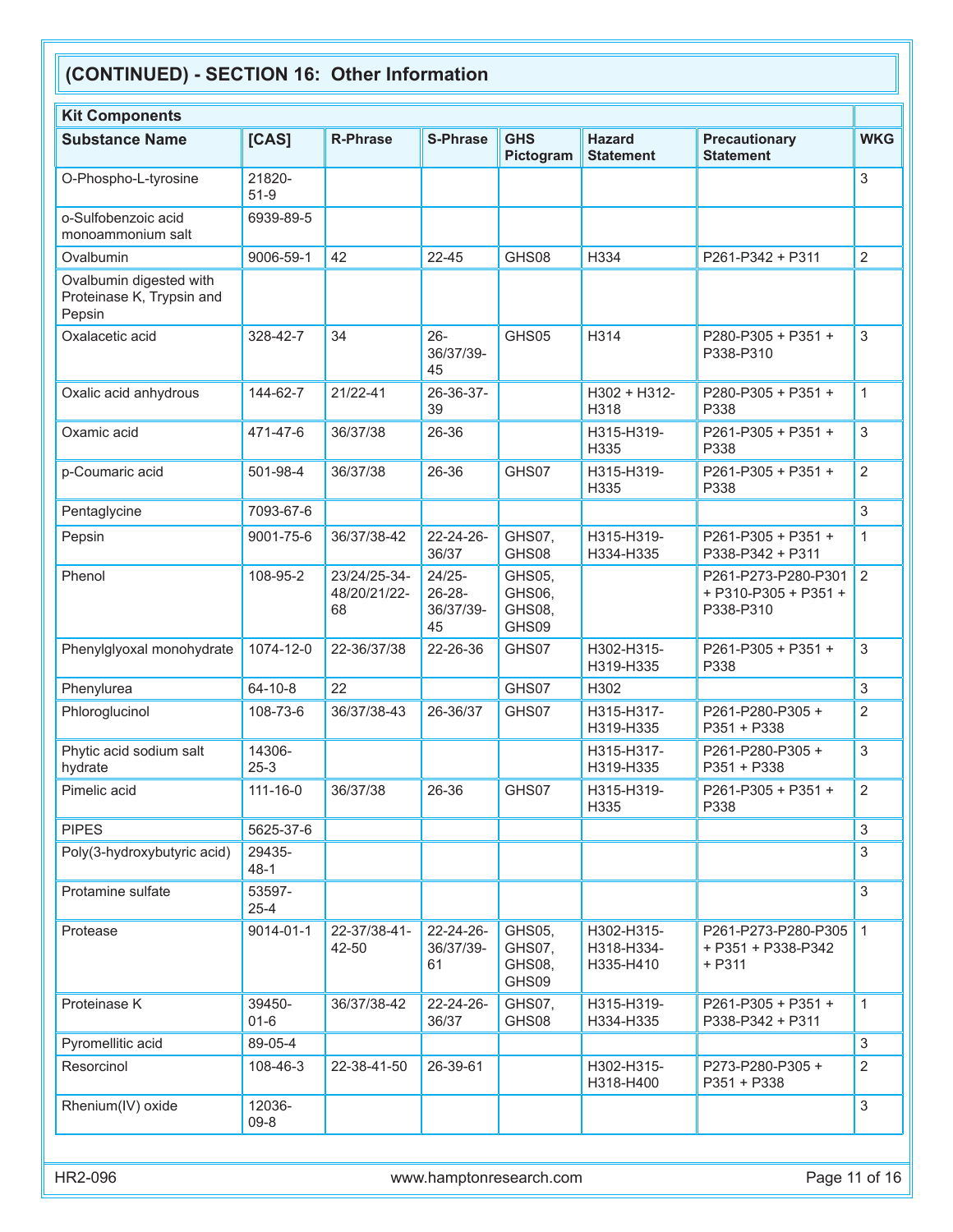| <b>Kit Components</b>                            |                     |                    |                           |                         |                                   |                                          |                |
|--------------------------------------------------|---------------------|--------------------|---------------------------|-------------------------|-----------------------------------|------------------------------------------|----------------|
| <b>Substance Name</b>                            | [CAS]               | <b>R-Phrase</b>    | <b>S-Phrase</b>           | <b>GHS</b><br>Pictogram | <b>Hazard</b><br><b>Statement</b> | <b>Precautionary</b><br><b>Statement</b> | <b>WKG</b>     |
| Ribonuclease A                                   | 9001-99-4           |                    |                           |                         |                                   |                                          | 3              |
| Ribonucleic acid                                 | 63231-<br>63-0      |                    |                           |                         |                                   |                                          | $\sqrt{3}$     |
| Salicin                                          | 138-52-3            | 43                 | 36/37                     | GHS07                   | H317                              | P280                                     | 3              |
| Salicylamide                                     | 65-45-2             | $22 -$<br>36/37/38 | 26-36                     | GHS07                   | H302-H315-<br>H319-H335           | P261-P305 + P351<br>+ P338               | 3              |
| Salicylic acid                                   | 69-72-7             | $22 - 41$          | 26-39                     | GHS05,<br>GHS07         | H302-H318                         | P280-P305 + P351<br>$+ P338$             | $\mathbf{1}$   |
| Samarium(III) chloride hexa-<br>hydrate          | 13465-<br>55-9      |                    |                           |                         |                                   |                                          | 3              |
| Sarcosine                                        | 107-97-1            |                    |                           |                         |                                   |                                          | 1              |
| Sebacic acid                                     | 111-20-6            |                    |                           |                         |                                   |                                          | 1              |
| Ser-tyr                                          | 21435-<br>$27 - 8$  |                    |                           |                         |                                   |                                          | 3              |
| Sodium 1-pentanesulfonate<br>monohydrate         | 207605-<br>$40 - 1$ |                    |                           |                         |                                   |                                          | 3              |
| Sodium 4-aminosalicylate<br>dihydrate            | 6018-19-5           | 36/37/38           | 26-36                     | GHS07                   | H315-H319-<br>H335                | P261-P305 + P351<br>$+ P338$             | 3              |
| Sodium bromide                                   | 7647-15-6           |                    | 17-26                     |                         |                                   |                                          | $\mathbf{1}$   |
| Sodium nitrate                                   | 7631-99-4           | $8 - 36$           | 17-26                     | GHS03,<br>GHS07         | H272-H319                         | P220-P305 + P351<br>+ P338               | 1              |
| Sodium phosphate dibasic<br>dihydrate            | 10028-<br>$24 - 7$  |                    |                           |                         |                                   |                                          | 1              |
| Sodium pyrophosphate tetra-<br>basic decahydrate | 13472-<br>$36-1$    | 36/37/38           | 26-36                     | GHS07                   | H315-H319-<br>H335                | P261-P305 + P351<br>$+ P338$             | $\mathbf{1}$   |
| Sodium tetraborate<br>decahydrate                | 1303-96-4           | 60-61              | 53-45                     | GHS08                   | <b>H360FD</b>                     | P201-P308 + P313                         | $\mathbf{1}$   |
| Sodium triphosphate penta-<br>basic              | 7758-29-4           |                    |                           |                         |                                   |                                          | 1              |
| Spermidine                                       | 124-20-9            | 34                 | $26 -$<br>36/37/39-<br>45 | GHS05                   | H314                              | P280-P305 + P351 +<br>P338-P310          | 3              |
| Spermine                                         | 71-44-3             | 34                 | $26 -$<br>36/37/39-<br>45 | GHS05                   | H314                              | P280-P305 + P351 +<br>P338-P310          | 3              |
| Stachyose hydrate                                | 54261-<br>98-2      |                    |                           |                         |                                   |                                          | 1              |
| Suberic acid                                     | 505-48-6            | 36                 | 26                        | GHS07                   | H319                              | P305 + P351 + P338                       | $\mathbf{1}$   |
| Sulfaguanidine                                   | 57-67-0             | 36/37/38           | 26-36                     | GHS07                   | H315-H319-<br>H335                | P280-P305 + P351 +<br>P338-P337 + P313   | 3              |
| Sulfanilamide                                    | 63-74-1             |                    |                           |                         |                                   |                                          | 3              |
| Sulfanilic acid                                  | 121-57-3            | 36/38-43           | 24-37                     | GHS07                   | H315-H317-<br>H319                | P280-P305 + P351<br>+ P338               | 1              |
| TACSIMATE pH 7.0                                 |                     |                    |                           |                         |                                   |                                          |                |
| <b>Taurine</b>                                   | 107-35-7            | 36/37/38           | 26-36                     | GHS07                   | H315-H319-<br>H335                | P261-P305 + P351<br>+ P338               | $\overline{2}$ |
| Terephthalic acid                                | 100-21-0            |                    |                           |                         |                                   |                                          | 3              |
| Tetrahydroxy-1,4-benzoqui-<br>none hydrate       | 123334-<br>$16 - 7$ | 36/37/38           | 26-36                     |                         | H315-H319-<br>H335                | P261-P305 + P351<br>+ P338               |                |
| HR2-096                                          |                     |                    |                           | www.hamptonresearch.com |                                   |                                          | Page 12 of 16  |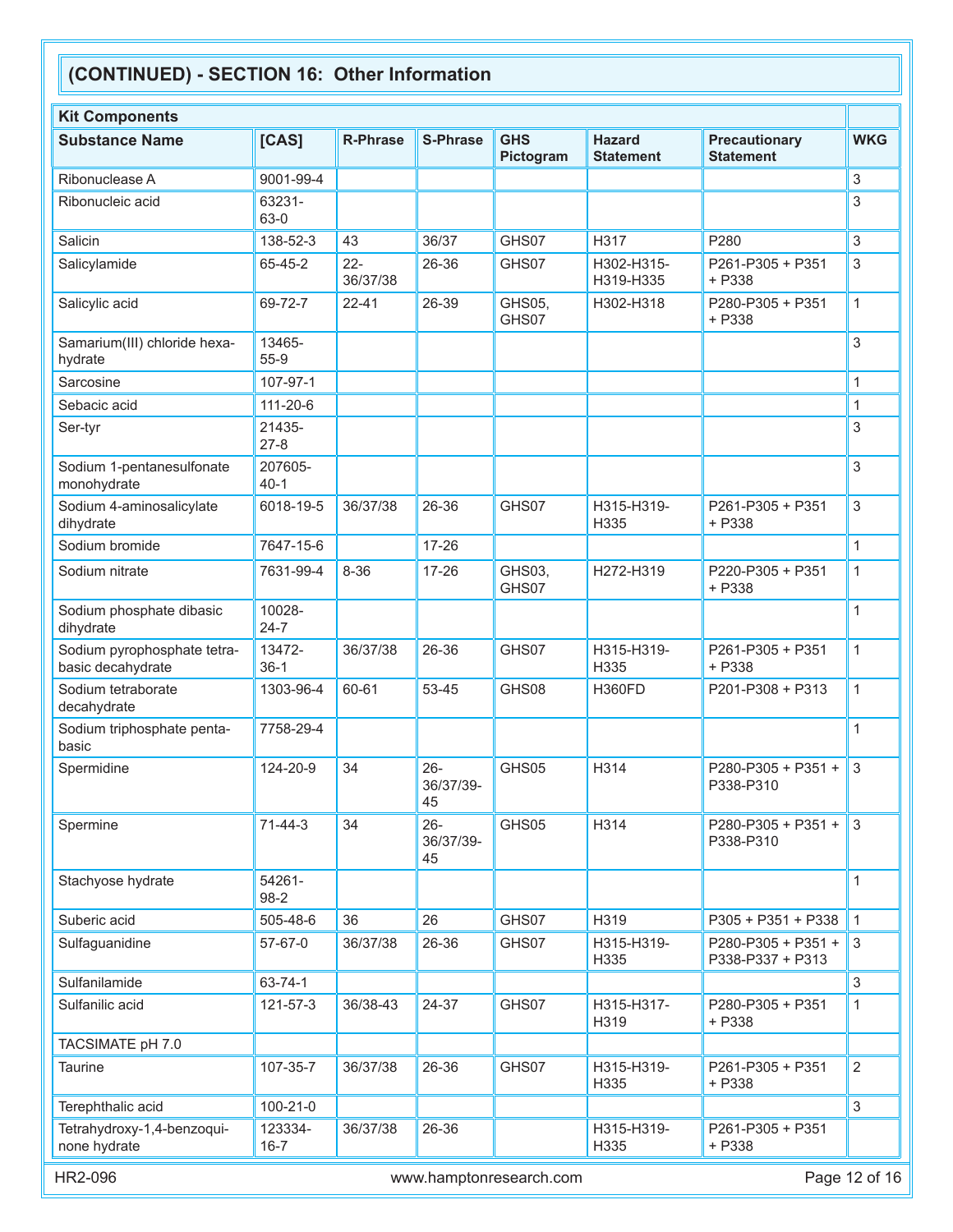| <b>Kit Components</b>                       |                    |                 |                                 |                           |                                   |                                              |                |
|---------------------------------------------|--------------------|-----------------|---------------------------------|---------------------------|-----------------------------------|----------------------------------------------|----------------|
| <b>Substance Name</b>                       | [CAS]              | <b>R-Phrase</b> | <b>S-Phrase</b>                 | <b>GHS</b><br>Pictogram   | <b>Hazard</b><br><b>Statement</b> | <b>Precautionary</b><br><b>Statement</b>     | <b>WKG</b>     |
| trans-1,2-Cyclohexanedi-<br>carboxylic acid | 2305-32-0          | 36/37/38        | 26-36                           | GHS07                     | H315-H319-<br>H335                | P261-P305 + P351 +<br>P338                   | 3              |
| trans-Aconitic acid                         | 4023-65-8          |                 |                                 |                           |                                   |                                              | 3              |
| trans-Cinnamic acid                         | 140-10-3           | 36/37/38        | 26-36                           | GHS07                     | H315-H319-<br>H335                | P261-P305 + P351 +<br>P338                   | 3              |
| Trimellitic acid                            | 528-44-9           | 36/37/38        | 26-36                           | GHS07                     | H315-H319-<br>H335                | P261-P305 + P351 +<br>P338                   | $\overline{2}$ |
| Trimesic acid                               | 554-95-0           | 36/37/38        | $26 -$<br>36/37/39              | GHS07                     | H315-H319-<br>H335                | P261-P305 + P351 +<br>P338                   | 3              |
| Trimethylamine N-oxide<br>dihydrate         | 62637-<br>93-8     | 36/38           | 26-36                           | GHS07                     | H315-H319                         | P305 + P351 + P338                           | $\overline{2}$ |
| Tris                                        | 77-86-1            |                 |                                 |                           |                                   |                                              | $\overline{2}$ |
| <b>Trypsin</b>                              | 9002-07-7          | 36/37/38-42     | 22-24-26-<br>36/37              | GHS07,<br>GHS08           |                                   |                                              | 1              |
| Tryptone                                    | 91079-<br>$40 - 2$ |                 |                                 |                           |                                   |                                              | 3              |
| Tyr-ala                                     | 730-08-5           |                 |                                 |                           |                                   |                                              | 3              |
| Tyr-phe                                     | 17355-11-2         |                 |                                 |                           |                                   |                                              | 3              |
| Urea                                        | $57-13-6$          |                 |                                 |                           |                                   |                                              | 1              |
| Vanillic acid                               | 121-34-6           |                 |                                 |                           |                                   |                                              | $\mathbf{1}$   |
| Zinc chloride                               | 7646-85-7          | 22-34-50/53     | $26 -$<br>36/37/39-<br>45-60-61 | GHS05,<br>GHS07,<br>GHS09 | H302-H314-<br>H410                | P273-P280-P305+<br>P351 + P338-P310-<br>P501 | 3              |
| α-Amylase                                   | 9000-90-2          | 42              | $22 - 24 -$<br>36/37            | GHS08                     | H334                              | P261-P342 + P311                             | $\mathbf{1}$   |
| $\beta$ -Alanine                            | 107-95-9           |                 |                                 |                           |                                   |                                              | 3              |
| β-Cyclodextrin                              | 7585-39-9          |                 |                                 |                           |                                   |                                              | $\overline{c}$ |

# **Relevant R-phrase(s), S-phrase(s), GHS Pictogram(s), Hazard statement(s), and Precautionary statement(s)**

# **Risk Phrase(s)**

| HR2-096 |              |                      | www.hamptonresearch.com                                      | Page 13 of 16 |
|---------|--------------|----------------------|--------------------------------------------------------------|---------------|
|         | R 37/38      |                      | Irritating to respiratory system and skin                    |               |
|         | R 37         |                      | Irritating to the respiratory system                         |               |
|         | R 36/37/38 : |                      | Irritating to eyes, respiratory system and skin              |               |
|         | R 36/38      | ÷                    | Irritating to eyes and skin                                  |               |
|         | R 36         | ÷                    | Irritating to the eyes                                       |               |
|         | R 34         |                      | Causes burns                                                 |               |
|         | R 26         |                      | Very Toxic by inhalation                                     |               |
|         | R 25         |                      | Toxic if swallowed                                           |               |
|         | S 23/25      | $\ddot{\phantom{a}}$ | Toxic by inhalation and if swallowed                         |               |
|         | R 23/24/25 : |                      | Toxic by inhalation, in contact with skin and if swallowed   |               |
|         | R 23         | ÷                    | Toxic by inhalation                                          |               |
|         | R 22         |                      | Harmful if swallowed                                         |               |
|         | R 21/22      | ÷                    | Harmful in contact with skin and if swallowed                |               |
|         | R 20/21/22 : |                      | Harmful by inhalation, in contact with skin and if swallowed |               |
|         | R 11         | ÷                    | <b>Highly Flammable</b>                                      |               |
|         | R 8          |                      | Contact with combustible material may cause fire             |               |
|         |              |                      |                                                              |               |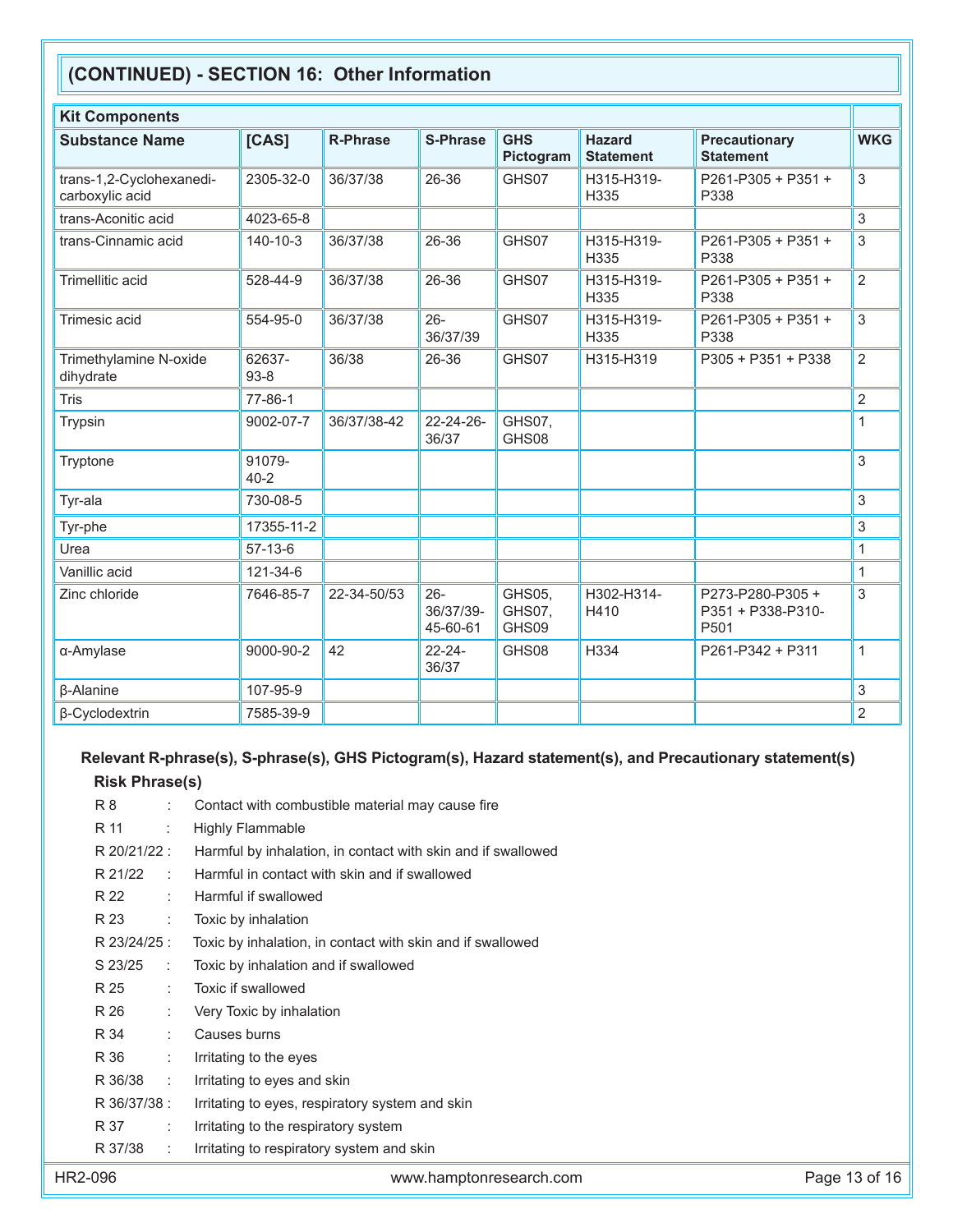# **Relevant R-phrase(s), S-phrase(s), GHS Pictogram(s), Hazard statement(s), and Precautionary statement(s) (CONTINUED) - Risk Phrase(s)**

| R 38            |           | Irritating to the skin                                                                                                             |
|-----------------|-----------|------------------------------------------------------------------------------------------------------------------------------------|
| R 41            |           | Risk of serious damage to eyes                                                                                                     |
| R 42            |           | May cause sensitization by inhalation                                                                                              |
| R 42/43         |           | May cause sensitization by inhalation and skin contact                                                                             |
| R 43            |           | May cause sensitization by skin contact                                                                                            |
| R 45            |           | May cause cancer                                                                                                                   |
| R 46            |           | May cause heritable genetic damage                                                                                                 |
| R 48/20/21/22 : |           | Harmful: danger of serious damage to health by prolonged exposure through inhalation, and in contact<br>with skin and if swallowed |
| R 48/23         | $\sim$ 1. | Toxic: danger of serious damage to health by prolonged exposure through inhalation                                                 |
| R 48/23/25 :    |           | Toxic: danger of serious damage to health by prolonged exposure through inhalation and if swallowed                                |
| R 49            | ÷         | May cause cancer by inhalation                                                                                                     |
| R 50            |           | Very Toxic to aquatic organisms                                                                                                    |
| R 50/53         |           | Very Toxic to aquatic organisms, may cause long-term adverse effects in the aquatic environment                                    |
| R 52            |           | Harmful to aquatic organisms                                                                                                       |
| R 53            |           | May cause long-term adverse effects in the aquatic environment                                                                     |
| R 60            |           | May impair fertility                                                                                                               |
| R 61            |           | May cause harm to the unborn child                                                                                                 |
| R 63            |           | Possible risk of irreversible effects                                                                                              |
| R 68            |           | Possible risk of harm to the unborn child                                                                                          |

## **Safety Phrase(s)**

| S 16         |                | Keep away from sources of ignition - No smoking                                                        |
|--------------|----------------|--------------------------------------------------------------------------------------------------------|
| S 17         | ÷.             | Keep away from combustible material                                                                    |
| S 22         | t.             | Do not breathe dust                                                                                    |
| S 24         | ÷.             | Avoid contact with skin                                                                                |
| S 24/25      | ÷              | Avoid contact with skin and eyes                                                                       |
| S 25         | t.             | Avoid contact with eyes                                                                                |
| S 26         | ÷              | In case of contact with eyes, rinse immediately with plenty of water and seek medical advice           |
| S 28         | ÷              | After contact with skin, wash immediately with plenty of water                                         |
| S 36         | ÷.             | Wear suitable protective clothing                                                                      |
| S 36/37/39 : |                | Wear suitable protective clothing, gloves and eye/face protection                                      |
| S 36/37      | $\mathbb{R}^n$ | Wear suitable protective clothing and gloves                                                           |
| S 37         | ÷              | Wear suitable gloves                                                                                   |
| S 37/39      | ÷              | Wear suitable gloves and eye/face protection                                                           |
| S 38         | ÷              | In case of insufficient ventilation, wear suitable respiratory equipment                               |
| S 39         | ÷.             | Wear eye/face protection                                                                               |
| S 45         | ÷              | In case of accident or if you feel unwell, seek medical advice immediately (show label where possible) |
| S 46         | t.             | If swallowed, seek medical advice immediately and show this container or label                         |
| S 49         | ÷.             | Keep only in the original container                                                                    |
| S 53         |                | Avoid exposure - obtain special instruction before use                                                 |
| S 60         |                | This material and/or its container must be disposed of as hazardous waste                              |
| S 61         |                | Avoid release to the environment. Refer to special instructions safety data sheet                      |
|              |                |                                                                                                        |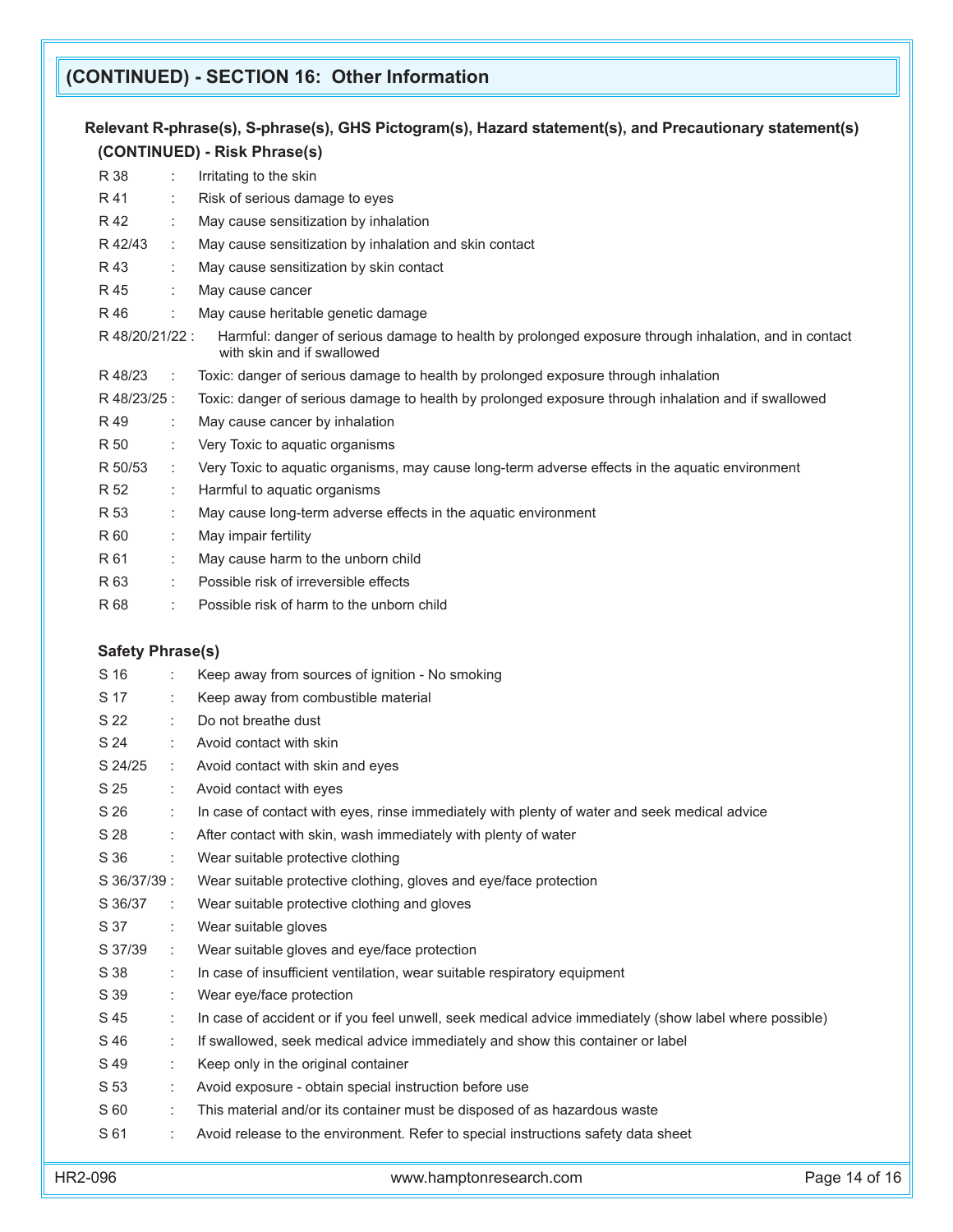## **GHS Pictogram**

| GHS02 | Flammable liquids<br>GHS05<br>Eye Irritation<br>t.<br>÷                         |  |
|-------|---------------------------------------------------------------------------------|--|
| GHS06 | GHS07<br><b>Acute Toxicity</b><br><b>Acute Toxicity</b><br>÷<br>÷.              |  |
| GHS08 | <b>Health Hazard</b><br>GHS09<br>Hazardous to aquatic<br>÷<br>÷.<br>environment |  |

#### **Hazard statement(s)**

|                                   | H <sub>228</sub> | $\ddot{\phantom{a}}$ | Flammable solid                                                           |  |  |  |
|-----------------------------------|------------------|----------------------|---------------------------------------------------------------------------|--|--|--|
|                                   | H <sub>272</sub> |                      | May intensify fire; oxidizer                                              |  |  |  |
|                                   | H <sub>290</sub> |                      | May be corrosive to metals                                                |  |  |  |
|                                   | H301             |                      | Toxic if swallowed                                                        |  |  |  |
|                                   | H302             |                      | Harmful if swallowed                                                      |  |  |  |
|                                   |                  |                      | H302 + H312 : Harmful if swallowed or in contact with skin                |  |  |  |
|                                   | H312             | ÷                    | Harmful in contact with skin                                              |  |  |  |
|                                   | H314             | ÷                    | Causes severe skin burns and eye damage                                   |  |  |  |
|                                   | H315             |                      | Causes skin irritation                                                    |  |  |  |
|                                   | H317             |                      | May cause an allergic skin reaction                                       |  |  |  |
|                                   | H318             |                      | Causes serious eye damage                                                 |  |  |  |
|                                   | H319             |                      | Causes serious eye irritation                                             |  |  |  |
|                                   | H330             |                      | Fatal if inhaled                                                          |  |  |  |
|                                   | H331             |                      | Toxic if inhaled                                                          |  |  |  |
|                                   | H334             |                      | May cause allergy or asthma symptoms or breathing difficulties if inhaled |  |  |  |
|                                   | H335             | $\ddot{\phantom{a}}$ | May cause respiratory irritation                                          |  |  |  |
|                                   | H341             | $\ddot{\phantom{a}}$ | Suspected of causing genetic defects                                      |  |  |  |
|                                   | H350             | $\ddot{\phantom{a}}$ | May cause cancer                                                          |  |  |  |
|                                   | H350i            |                      | May cause cancer by inhalation                                            |  |  |  |
|                                   | <b>H360D</b>     | ÷                    | May damage the unborn child                                               |  |  |  |
|                                   | H360FD :         |                      | May damage fertility                                                      |  |  |  |
|                                   | H361d            | ÷                    | Suspected of damaging the unborn child                                    |  |  |  |
|                                   | H410             | $\ddot{\phantom{a}}$ | Causes damage to organs through prolonged or repeated exposure            |  |  |  |
|                                   | H410             | $\ddot{\phantom{a}}$ | Very toxic to aquatic life with long lasting effects                      |  |  |  |
|                                   | H411             | $\ddot{\phantom{a}}$ | Toxic to aquatic life with long lasting effects                           |  |  |  |
| <b>Precautionary statement(s)</b> |                  |                      |                                                                           |  |  |  |
|                                   |                  |                      |                                                                           |  |  |  |
|                                   | P201             |                      | Obtain special instructions before use                                    |  |  |  |
|                                   | P210             |                      | Keep away from heat/sparks/open flames/hot surfaces. - No smoking         |  |  |  |
|                                   | P220             |                      | Keep/Store away from clothing//combustible materials.                     |  |  |  |

- P261 : Avoid breathing dust/fume/gas/mist/vapours/spray.
- P264 : Wash hands thoroughly after handling.
- P273 : Avoid release to the environment.
- P280 : Wear protective gloves/protective clothing/eye protection/face protection.
- P310 : Immediately call a POISON CENTER or doctor/physician.